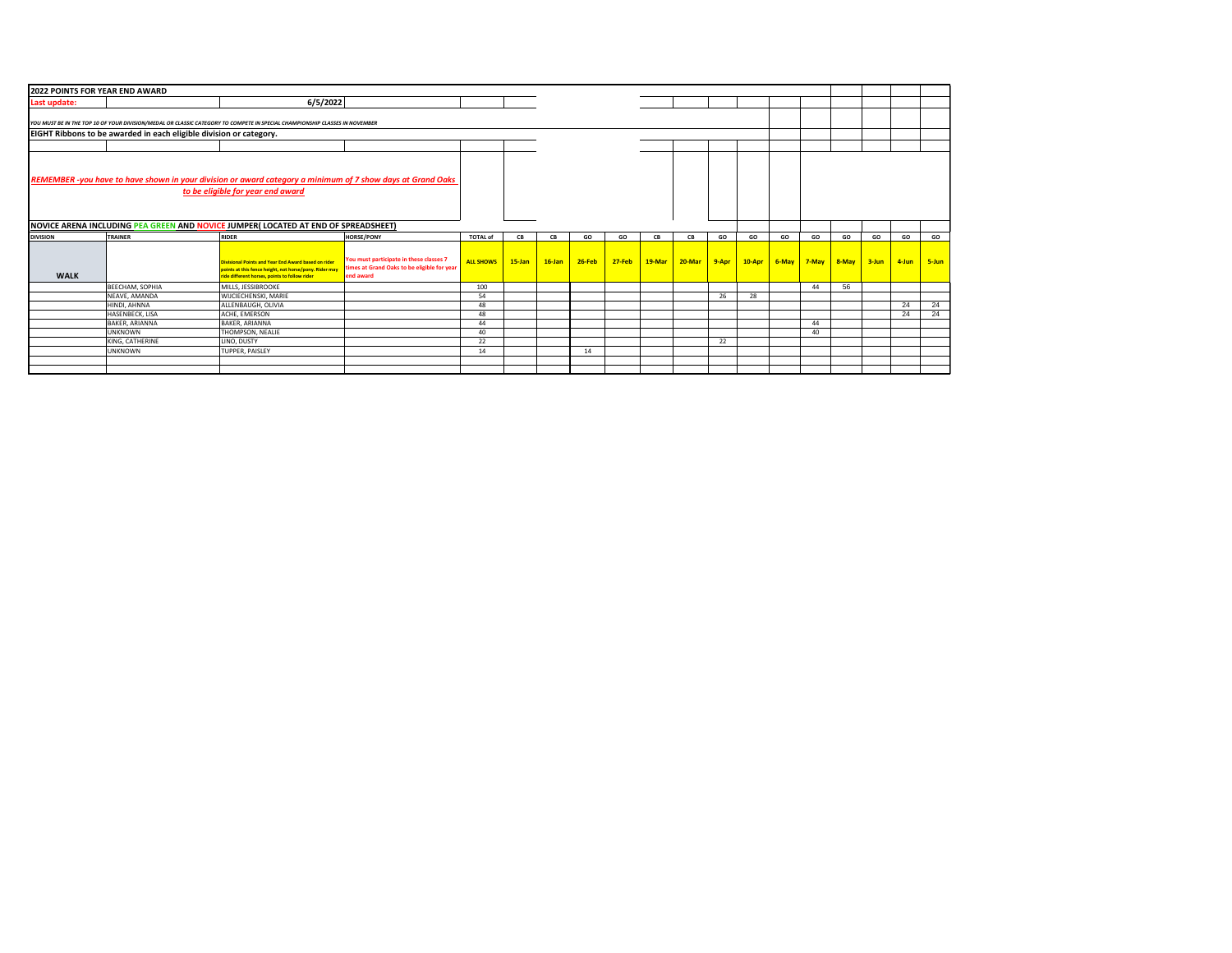| <b>DIVISION</b>        | TRAINER                     | <b>RIDER</b>                                                                                            | <b>HORSE/PONY</b>                                        | <b>TOTAL of</b>  | CB        | CB        | GO        | GO             | CB     | CB        | GO             | GO             | GO | GO          | GO              | GO | GO    | GO    |
|------------------------|-----------------------------|---------------------------------------------------------------------------------------------------------|----------------------------------------------------------|------------------|-----------|-----------|-----------|----------------|--------|-----------|----------------|----------------|----|-------------|-----------------|----|-------|-------|
|                        |                             |                                                                                                         |                                                          |                  |           |           |           |                |        |           |                |                |    |             |                 |    |       |       |
| <b>WALK TROT 9 AND</b> |                             |                                                                                                         |                                                          |                  |           |           |           |                |        |           |                |                |    |             |                 |    |       |       |
| <b>UNDER</b>           |                             | <b>Divisional Points and Year End Award based on rider</b>                                              | You must participate in these classes 7                  | <b>ALL SHOWS</b> | $15$ -Jan | $16$ -Jan | $26$ -Feb | <b>27-Feb</b>  | 19-Mar | $20$ -Mar | 9-Apr          | $10-Apr$       |    | 6-May 7-May | $8 - May$ 3-Jun |    | 4-Jun | 5-Jun |
|                        |                             | points at this fence height, not horse/pony. Rider may<br>ride different horses, points to follow rider | times at Grand Oaks to be eligible for year<br>end award |                  |           |           |           |                |        |           |                |                |    |             |                 |    |       |       |
|                        | FRESE, NAN                  | DAUN, SIENA                                                                                             |                                                          | 175              |           |           | 20        | 17             |        |           | 25             | 17             |    | 46          | 50              |    |       |       |
|                        | HASENBECK, LISA             | CALLAHAN, JACKSON                                                                                       |                                                          | 160              |           |           | 21        | 13             |        |           | 10             | 15             |    | 32          | 32              |    | 21    | 16    |
|                        | FRESE, NAN                  | TERRY, LEAH                                                                                             |                                                          | 145              |           |           | 17        | 19             |        |           | 14             | 16             |    | 26          | 18              |    | 19    | 16    |
|                        | HASENBECK, LISA             | MCNAUGHTON, ALYSSA                                                                                      |                                                          | 144              |           |           | 13        | 6              |        |           | 11             | 12             |    | 36          | 34              |    | 16    | 16    |
|                        | BJERKESTRAND, DEBBIE        | FRIEDMAN, ILA                                                                                           |                                                          | 137              |           |           | 21        | 22             |        |           |                |                |    | 46          | 48              |    |       |       |
|                        | CEJA, MANON                 | SUAREZ, PRESLEY                                                                                         |                                                          | 106              |           |           | 17        | 17             |        |           |                |                |    | 30          | 42              |    |       |       |
|                        | <b>STEVENS, PEGGY</b>       | SAMUEL, OLIVIA                                                                                          |                                                          | 102              |           |           |           |                |        |           |                |                |    | 28          | 34              |    | 18    | 22    |
|                        | HEATH, CLAUDIA              | <b>BURKE, EDEN</b>                                                                                      |                                                          | 94               |           |           |           |                |        |           |                |                |    | 56          | 38              |    |       |       |
|                        | STEVENS, PEGGY              | SALLEY, JULIA                                                                                           |                                                          | 94               |           |           |           | $\overline{7}$ |        |           | 7              | 16             |    | 14          | 22              |    | 11    | 17    |
|                        | GRIMM, JANA                 | CURLEY, ISABELLA                                                                                        |                                                          | 88               |           |           |           |                |        |           |                |                |    | 44          | 44              |    |       |       |
|                        | CEJA, MANON                 | HILL, MERRITT                                                                                           |                                                          | 73               |           |           | 10        | 17             |        |           |                |                |    | 24          | 22              |    |       |       |
|                        | FRESE, NAN                  | ZAMBITO, CAMRYN                                                                                         |                                                          | 72               |           |           | 15        | 8              |        |           | -5             | 18             |    | 8           | 18              |    |       |       |
|                        | ADAMY, TARYN                | JACOBS, REESE                                                                                           |                                                          | 67               | 18        | 14        |           |                | 22     | 13        |                |                |    |             |                 |    |       |       |
|                        | WHEELER, BELLA              | GRAHAM, AVA                                                                                             |                                                          | 63               |           |           | 26        | 15             |        |           |                |                |    |             |                 |    | 22    |       |
|                        | HEATH, CLAUDIA              | <b>BURKE, MUSICA</b>                                                                                    |                                                          | 62               |           |           |           |                |        |           |                |                |    | 34          | 28              |    |       |       |
|                        | GRIMM, JANA                 | ADDINGTON, HARPER                                                                                       |                                                          | 56               |           |           |           |                |        |           |                |                |    | 30          | 26              |    |       |       |
|                        | ADAMY, TARYN                | EDMUNDS, REAGAN                                                                                         |                                                          | 54               | 17        | 8         |           |                | 18     | 11        |                |                |    |             |                 |    |       |       |
|                        | <b>BAVER, VERONICA</b>      | <b>BOUSE, PAYTON</b>                                                                                    |                                                          | 52               |           |           |           |                | 26     | 26        |                |                |    |             |                 |    |       |       |
|                        | CONOVER, HOLLIE             | HOYLE, BELLA                                                                                            |                                                          | 50               |           |           | 26        | 24             |        |           |                |                |    |             |                 |    |       |       |
|                        | <b>BJERKESTRAND, DEBBIE</b> | SANCHEZ, ARIANA                                                                                         |                                                          | 50               |           |           |           |                |        |           |                |                |    | 20          | 30              |    |       |       |
|                        | NEAVE, AMANDA               | NEAVE, JAMESON                                                                                          |                                                          | 48               |           |           | - 5       | 11             |        |           |                |                |    | 18          | 14              |    |       |       |
|                        | <b>BEECHAM, SOPHIA</b>      | HAYNES RYAN, SARA                                                                                       |                                                          | 46               | 20        | 17        | 9         |                |        |           |                |                |    |             |                 |    |       |       |
|                        | <b>BAVER, VERONICA</b>      | KNUTH, TINLEY                                                                                           |                                                          | 45               |           |           |           |                | 24     | 21        |                |                |    |             |                 |    |       |       |
|                        | CEJA, MANON                 | DE TULIO, ELLIE                                                                                         |                                                          | 44               |           |           |           |                |        |           |                |                |    | 28          | 16              |    |       |       |
|                        | MATHEWS, RICHARD            | STRATTON, SAILOR                                                                                        |                                                          | 37               |           |           |           |                |        |           |                |                |    |             |                 |    | 18    | 19    |
|                        | FRESE, NAN                  | <b>BLACKSTOCK, JASMINE</b>                                                                              |                                                          | 36               |           |           |           |                |        |           |                |                |    |             |                 |    | 18    | 18    |
|                        | LONG, DANA                  | MADDOX, GIADA                                                                                           |                                                          | 33               |           |           |           |                |        |           | 14             | 19             |    |             |                 |    |       |       |
|                        | <b>UNKNOWN</b>              | DODSON, COLETTA                                                                                         |                                                          | 32               |           |           | 24        |                |        |           |                | 8              |    |             |                 |    |       |       |
|                        | MCGEE, KARY                 | VON EYE, STELLA                                                                                         |                                                          | 31               |           |           |           |                |        |           | 14             | 17             |    |             |                 |    |       |       |
|                        | BRYAN, YVONNE               | TIETZE, CYLEE                                                                                           |                                                          | 29               |           |           |           |                |        |           |                |                |    |             |                 |    | 13    | 16    |
|                        | HASENBECK, LISA             | POLLICK, REESE                                                                                          |                                                          | 28               |           |           |           |                |        |           |                |                |    |             |                 |    | 10    | 18    |
|                        | TAYLOR, MORGAN              | HATTON, ELLA                                                                                            |                                                          | 27               |           |           |           |                |        |           | 17             | 10             |    |             |                 |    |       |       |
|                        | MONTEVIDEO MAY, MELISSA     | SPENCE-THOMAS, EMILY                                                                                    |                                                          | 21               | 21        |           |           |                |        |           |                |                |    |             |                 |    |       |       |
|                        | ZORN, ALLIE                 | KUCHAR, EMMA GRACE                                                                                      |                                                          | 21               |           |           |           |                |        |           | $\overline{7}$ | 14             |    |             |                 |    |       |       |
|                        | CLOUTIER, ELIZABETH         | EISENHUT, MARIN                                                                                         |                                                          | 21               |           |           |           |                |        |           | 14             | $\overline{7}$ |    |             |                 |    |       |       |
|                        | DAVIS, CHRISTINE            | SANKOWSKI, SOPHIA                                                                                       |                                                          | 20               |           |           |           |                | 20     |           |                |                |    |             |                 |    |       |       |
|                        | STEVENS, PEGGY              | HOUSEMAN, LUCY                                                                                          |                                                          | 20               |           |           |           |                |        |           | 20             |                |    |             |                 |    |       |       |
|                        | KING, CATHERINE             | MCCALLISTER, LEILA                                                                                      |                                                          | 18               |           |           |           |                |        |           | 9              | 9              |    |             |                 |    |       |       |
|                        | MCGEE, KARY                 | ABDULLAH, TALA                                                                                          |                                                          | 17               |           |           |           |                |        |           | 9              | 8              |    |             |                 |    |       |       |
|                        | BOLAND, BRADYN              | PENA, LAUREN                                                                                            |                                                          | 16               |           |           |           |                | 16     |           |                |                |    |             |                 |    |       |       |
|                        | MONTEVIDEO MAY, MELISSA     | HICKOX, LILY                                                                                            |                                                          | 13               |           |           |           |                |        | 13        |                |                |    |             |                 |    |       |       |
|                        | D'ALTO, JULIANA             | ATHIENITIS, OLIVIA                                                                                      |                                                          | 12               |           |           |           |                | 12     |           |                |                |    |             |                 |    |       |       |
|                        | <b>BAKER, ARIANNA</b>       | <b>BAKER, ARIANNA</b>                                                                                   |                                                          | 12               |           |           |           |                |        |           |                |                |    |             | 12              |    |       |       |
|                        | MONTEVIDEO MAY, MELISSA     | ROBERTS, HARPER                                                                                         |                                                          | 10               |           |           |           |                | 10     |           |                |                |    |             |                 |    |       |       |
|                        | DERVILLE, MARGAUX           | VERMA, HANALEYAH                                                                                        |                                                          | 9                |           |           | 9         |                |        |           |                |                |    |             |                 |    |       |       |
|                        | DERVILLE, MARGAUX           | MILLER, KALI                                                                                            |                                                          | 5                |           |           | - 5       |                |        |           |                |                |    |             |                 |    |       |       |
|                        | DERVILLE, MARGAUX           | SCOTT, ANABELLE                                                                                         |                                                          | $\overline{a}$   |           |           | $\Lambda$ |                |        |           |                |                |    |             |                 |    |       |       |
|                        |                             |                                                                                                         |                                                          |                  |           |           |           |                |        |           |                |                |    |             |                 |    |       |       |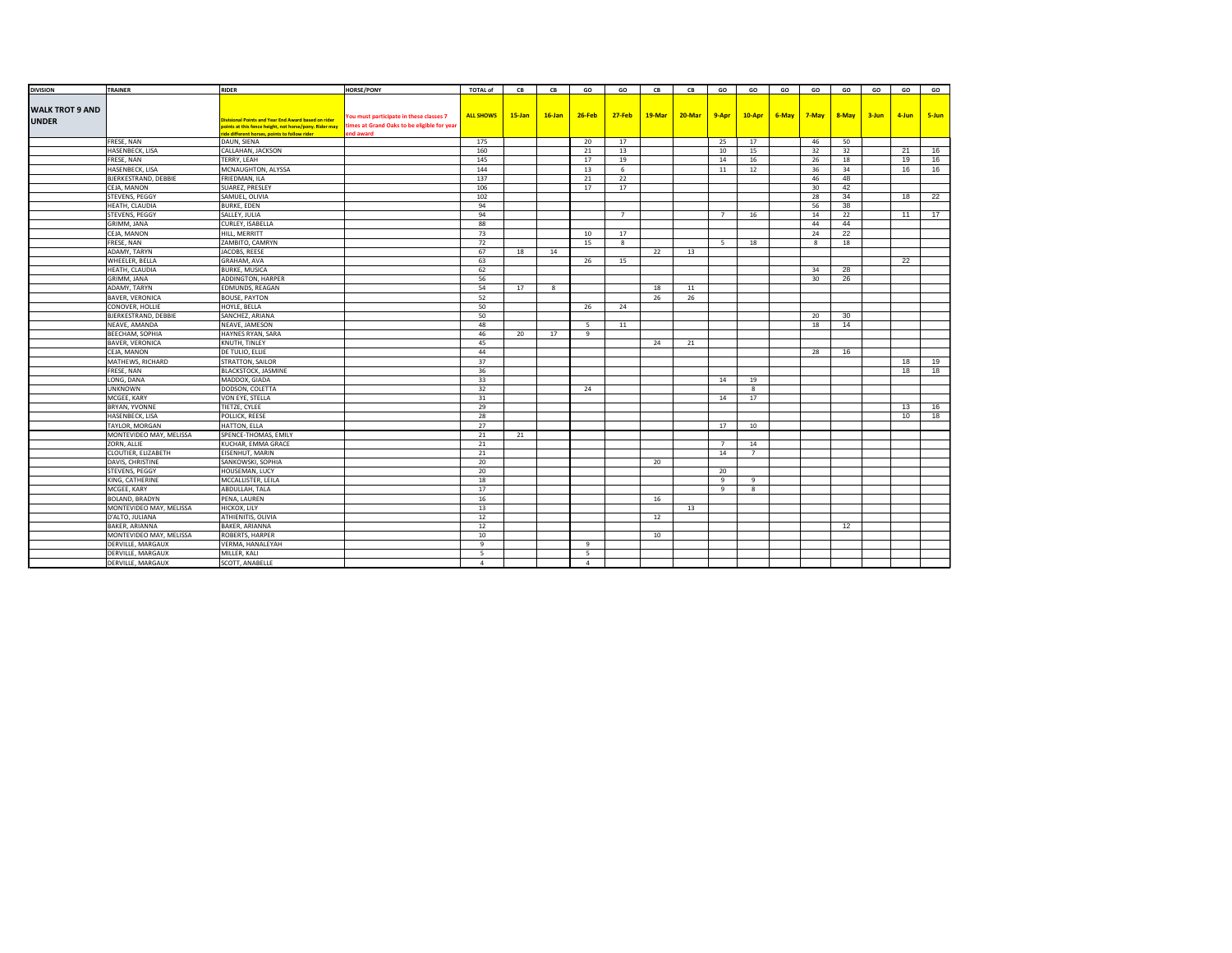| <b>DIVISION</b>                       | TRAINER                     | <b>RIDER</b>                                                                                                                                              | <b>HORSE/PONY</b>                                                                      | <b>TOTAL of</b>  | CB           | ${\sf CB}$ | GO             | GO            | ${\sf CB}$ | CB     | GO                      | GO             | GO    | GO           | GO        | GO        | GO             | GO           |
|---------------------------------------|-----------------------------|-----------------------------------------------------------------------------------------------------------------------------------------------------------|----------------------------------------------------------------------------------------|------------------|--------------|------------|----------------|---------------|------------|--------|-------------------------|----------------|-------|--------------|-----------|-----------|----------------|--------------|
|                                       |                             |                                                                                                                                                           |                                                                                        |                  |              |            |                |               |            |        |                         |                |       |              |           |           |                |              |
| <b>WALK TROT 10</b>                   |                             |                                                                                                                                                           | You must participate in these classes 7                                                |                  |              |            |                |               |            | 20-Mar |                         |                |       |              |           |           |                |              |
| <b>AND UP</b>                         |                             | Divisional Points and Year End Award based on rider<br>points at this fence height, not horse/pony. Rider may limes at Grand Oaks to be eligible for year |                                                                                        | <b>ALL SHOWS</b> | $15$ -Jan    | $16$ -Jan  | $26 - Feb$     | <b>27-Feb</b> | 19-Mar     |        | 9-Apr                   | 10-Apr         | 6-May | 7-May        | 8-May     | 3-Jun     | 4-Jun          | 5-Jun        |
|                                       |                             | ide different horses, points to follow rider                                                                                                              | end award                                                                              |                  |              |            |                |               |            |        |                         |                |       |              |           |           |                |              |
|                                       | D'ALTO, JULIANA             | MCGINTY, KAITE                                                                                                                                            |                                                                                        | 229              | 24           | 23         |                |               | 24         | 21     | 21                      | 19             |       | 38           | 36        |           | 10             | 13           |
|                                       | FRESE, NAN                  | GRIBBIN, EMILY                                                                                                                                            |                                                                                        | 225              |              |            | 18             | 21            | 24         | 24     | 26                      | 25             |       | 24           | 40        |           | $\overline{7}$ | 16           |
|                                       | HASENBECK, LISA             | HARRISON, GRACE                                                                                                                                           |                                                                                        | 159              |              |            | 23             | 23            |            |        | 21                      | 15             |       | 28           | 24        |           | 16             | $\mathbf{q}$ |
|                                       | HASENBECK, LISA             | CALLAHAN, RANDI                                                                                                                                           |                                                                                        | 157              |              |            | 8              | 21            |            |        | 22                      | 14             |       | 28           | 32        |           | 20             | 12           |
|                                       | HASENBECK, LISA             | MARTIN, MADDISON                                                                                                                                          |                                                                                        | 144              |              |            |                |               |            |        | 15                      | 21             |       | 44           | 30        |           | 20             | 14           |
|                                       | HASENBECK, LISA             | OPYOKE, HANNAH                                                                                                                                            |                                                                                        | 79               |              |            | 25             | 16            |            |        | 14                      | 15             |       |              |           |           | 9              |              |
|                                       | O'GRADY, ELIZABETH          | CRANE, BRIE                                                                                                                                               |                                                                                        | 54               | 18           | 22         |                |               | 14         |        |                         |                |       |              |           |           |                |              |
|                                       | FRESE, NAN                  | MCCLEARY, EMMA                                                                                                                                            |                                                                                        | 54               |              |            | 21             | 12            |            |        | 12                      | $\mathbf{q}$   |       |              |           |           |                |              |
|                                       | FRESE, NAN                  | DORN, TATUM                                                                                                                                               |                                                                                        | 48               |              |            |                |               |            |        | 10                      | 10             |       | 14           | 14        |           |                |              |
|                                       | VICKERS, HANNA              | JACKSON, BRYLEIGH                                                                                                                                         |                                                                                        | 48               |              |            |                |               | 14         | 19     |                         |                |       |              |           |           | $\overline{7}$ | 8            |
|                                       | HASENBECK, LISA             | RUNKEL, ASHLYN                                                                                                                                            |                                                                                        | 39               |              |            | 18             | 21            |            |        |                         |                |       |              |           |           |                |              |
|                                       | ZORN, ALLIE                 | BECKHAM, LIZ                                                                                                                                              |                                                                                        | 37               |              |            |                |               |            |        | 17                      | 20             |       |              |           |           |                |              |
|                                       | NEAVE, AMANDA               | MILLER, BRI                                                                                                                                               |                                                                                        | 32               |              |            | 12             | 20            |            |        |                         |                |       |              |           |           |                |              |
|                                       | CEJA, MANON                 | OVALLE, ZAMARA                                                                                                                                            |                                                                                        | 29               |              |            | 15             | 14            |            |        |                         |                |       |              |           |           |                |              |
|                                       | HASENBECK, LISA             | TAS, JESSICA                                                                                                                                              |                                                                                        | 23               |              |            |                |               |            |        |                         |                |       |              |           |           | $\overline{7}$ | 16           |
|                                       | BEECHAM, SOPHIA             | <b>HENDLEY, TUCKER</b>                                                                                                                                    |                                                                                        | 22               | 22           |            |                |               |            |        |                         |                |       |              |           |           |                |              |
|                                       | <b>BJERKESTRAND, DEBBIE</b> | FOWLER, BRYLEE                                                                                                                                            |                                                                                        | 17               |              |            |                |               |            |        | 8                       | $\alpha$       |       |              |           |           |                |              |
|                                       | ZORN, ALLIE                 | VENATIO, VALENTINA                                                                                                                                        |                                                                                        | 14               |              |            |                |               |            |        |                         | 14             |       |              |           |           |                |              |
|                                       | DERVILLE, MARGAUX           | WISE, MERRITT LAYNE                                                                                                                                       |                                                                                        | 12               |              |            | 12             |               |            |        |                         |                |       |              |           |           |                |              |
|                                       | DERVILLE, MARGAUX           | PETTINA, BRIARLY                                                                                                                                          |                                                                                        | 11               |              |            | 11             |               |            |        |                         |                |       |              |           |           |                |              |
|                                       | SHEHAN, CLAIRE              | ROGERS, CORRYN                                                                                                                                            |                                                                                        | $_{\rm 8}$       |              |            |                |               |            |        | $\overline{\mathbf{3}}$ | - 5            |       |              |           |           |                |              |
|                                       |                             |                                                                                                                                                           |                                                                                        |                  |              |            |                |               |            |        |                         |                |       |              |           |           |                |              |
|                                       |                             |                                                                                                                                                           |                                                                                        |                  |              |            |                |               |            |        |                         |                |       |              |           |           |                |              |
| <b>DIVISION</b>                       |                             |                                                                                                                                                           |                                                                                        |                  |              |            |                |               |            |        |                         |                |       |              |           |           |                |              |
|                                       | TRAINER                     | <b>RIDER</b>                                                                                                                                              | <b>HORSE/PONY</b>                                                                      | <b>TOTAL of</b>  | CB           | CB         | GO             | GO            | CB         | CB     | GO                      | GO             | GO    | GO           | GO        | GO        | GO             | GO           |
|                                       |                             |                                                                                                                                                           |                                                                                        |                  |              |            |                |               |            |        |                         |                |       |              |           |           |                |              |
|                                       |                             |                                                                                                                                                           |                                                                                        |                  |              |            |                |               |            |        |                         |                |       |              |           |           |                |              |
| <b>WALK TROT</b><br><b>CROSSRAILS</b> |                             | Divisional Points and Year End Award based on rider                                                                                                       | You must participate in these classes 7<br>times at Grand Oaks to be eligible for year | <b>ALL SHOWS</b> | 15-Jan       | $16$ -Jan  | $26 - Feb$     | <b>27-Feb</b> | 19-Mar     | 20-Mar | 9-Apr                   | 10-Apr         | 6-May | 7-May        | $8 - May$ | $3 - Jun$ | 4-Jun          | 5-Jun        |
|                                       |                             | points at this fence height, not horse/pony. Rider may<br>ide different horses, points to follow rider                                                    | end award                                                                              |                  |              |            |                |               |            |        |                         |                |       |              |           |           |                |              |
|                                       | FRESE, NAN                  | TERRY, LEAH                                                                                                                                               |                                                                                        | 108              |              |            | 13             | 10            |            |        | $\overline{7}$          | $_{\rm 8}$     |       | 22           | 24        |           | 13             | 11           |
|                                       | GRIMM, JANA                 | BRENNAN, BLAKELY                                                                                                                                          |                                                                                        | 107              |              |            | 18             | 19            |            |        |                         |                |       | 42           | 28        |           |                |              |
|                                       | CEJA, MANON                 | SUAREZ, PRESLEY                                                                                                                                           |                                                                                        | 101              |              |            | 12             | 21            |            |        |                         |                |       | 34           | 34        |           |                |              |
|                                       | DELANEY, KATIE              | ZOURDAS, IZABELLA                                                                                                                                         |                                                                                        | 91               |              |            | 16             | 13            |            |        | 11                      | 5 <sup>5</sup> |       | 24           | 22        |           |                |              |
|                                       | FRESE, NAN                  | DAUN, SIENA                                                                                                                                               |                                                                                        | 83               |              |            | 14             | 12            |            |        | 13                      | 16             |       | 8            | 20        |           |                |              |
|                                       | HARGRAVE, CAROL             | GRAYSON, EMILY                                                                                                                                            |                                                                                        | 63               | 17           | 10         |                |               | 21         | 15     |                         |                |       |              |           |           |                |              |
|                                       | BEECHAM, SOPHIA             | HAYNES RYAN, SARA                                                                                                                                         |                                                                                        | 62               |              |            |                |               |            |        |                         |                |       | 30           | 32        |           |                |              |
|                                       | FRESE, NAN                  | ZAMBITO, CAMRYN                                                                                                                                           |                                                                                        | 60               |              |            | 14             | 9             |            |        | $\overline{4}$          | $\overline{7}$ |       | $\mathbf{R}$ | 18        |           |                |              |
| <b>9 AND UNDER</b>                    | NEAVE, AMANDA               | DICKSON, ADDISON                                                                                                                                          |                                                                                        | 60               |              |            |                |               |            |        |                         |                |       | 26           | 34        |           |                |              |
|                                       | NEAVE, AMANDA               | WILSON, ADDISON                                                                                                                                           |                                                                                        | 51               |              |            | 15             | 14            |            |        | 10                      | 12             |       |              |           |           |                |              |
|                                       | HARGRAVE, CAROL             | CASE, CHARLIE                                                                                                                                             |                                                                                        | 51               | 10           | 18         |                |               | 10         | 13     |                         |                |       |              |           |           |                |              |
|                                       | ADAMY, TARYN                | ALLEN, REESE                                                                                                                                              |                                                                                        | 48               | $\mathbf{q}$ | 14         |                |               | 9          | 16     |                         |                |       |              |           |           |                |              |
|                                       | CEJA, MANON                 | HILL, MERRITT                                                                                                                                             |                                                                                        | 42               |              |            |                |               |            |        |                         |                |       | 28           | 14        |           |                |              |
|                                       | FRESE, NAN                  | <b>BLACKSTOCK, JASMINE</b>                                                                                                                                |                                                                                        | 40               |              |            |                |               |            |        |                         |                |       |              |           |           | 21             | 19           |
|                                       | HEATH, CLAUDIA              | <b>VENTURA. ANAIS</b>                                                                                                                                     |                                                                                        | 38               |              |            |                |               |            |        | 21                      | 17             |       |              |           |           |                |              |
|                                       | GRIMM, JANA                 | ADDINGTON, HARPER                                                                                                                                         |                                                                                        | 38               |              |            |                |               |            |        |                         |                |       | 20           | 18        |           |                |              |
|                                       | BRYAN, YVONNE               | TIETZE, CYLEE                                                                                                                                             |                                                                                        | 30               |              |            |                |               |            |        |                         |                |       |              |           |           | 13             | 17           |
|                                       | BOLAND, BRADYN              | PENA, LAUREN                                                                                                                                              |                                                                                        | 27               |              |            |                |               | 14         | 13     |                         |                |       |              |           |           |                |              |
|                                       | HARGRAVE, CAROL             | <b>GRAYLING, KHLOE</b>                                                                                                                                    |                                                                                        | 21               | 12           | 9          |                |               |            |        |                         |                |       |              |           |           |                |              |
|                                       | POWELL, MACKENZIE           | SHENK, PAITYN                                                                                                                                             |                                                                                        | 20               | 9            | 2          |                |               | 9          |        |                         |                |       |              |           |           |                |              |
|                                       | HASENBECK, LISA             | CALLAHAN, JACKSON                                                                                                                                         |                                                                                        | 20               |              |            |                |               |            |        |                         |                |       |              |           |           | 10             | 10           |
|                                       | DERVILLE, MARGAUX           | MILLER, KALI                                                                                                                                              |                                                                                        | 18               |              |            | 7              | 11            |            |        |                         |                |       |              |           |           |                |              |
|                                       | <b>BJERKESTRAND, DEBBIE</b> | FRIEDMAN, ILA                                                                                                                                             |                                                                                        | 18               |              |            |                |               |            |        |                         |                |       | 18           |           |           |                |              |
|                                       | DERVILLE, MARGAUX           | VERMA, HANALEYAH                                                                                                                                          |                                                                                        | 16               |              |            | $\overline{7}$ | Q             |            |        |                         |                |       |              |           |           |                |              |
|                                       | DERVILLE, MARGAUX           | SCOTT, ANABELLE                                                                                                                                           |                                                                                        | 10               |              |            | 2              | 8             |            |        |                         |                |       |              |           |           |                |              |
|                                       | MONTEVIDEO MAY, MELISSA     | SCHMIDT, ALMA                                                                                                                                             |                                                                                        | 9                | 9            |            |                |               |            |        |                         |                |       |              |           |           |                |              |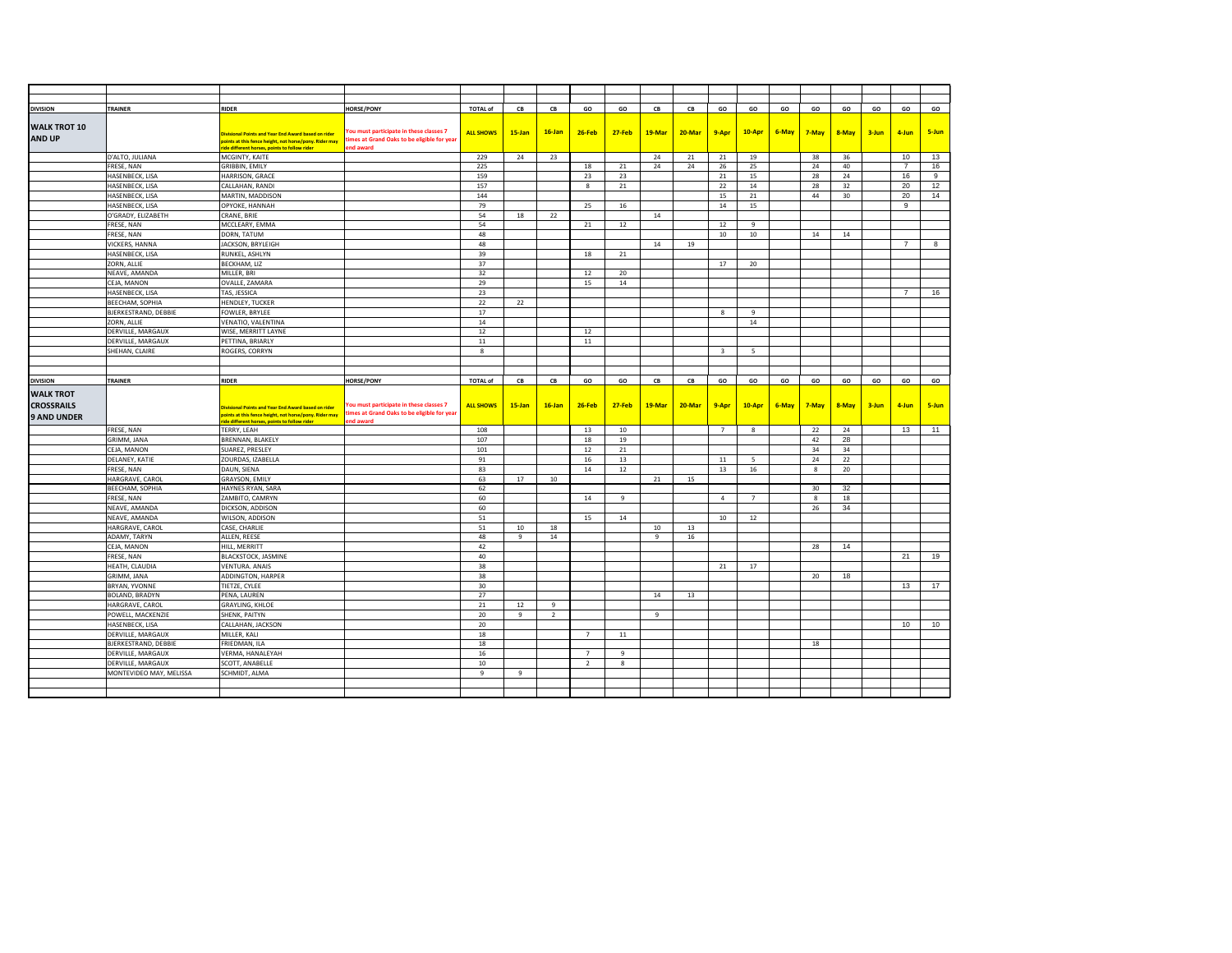| <b>DIVISION</b>                                    | TRAINER              | <b>RIDER</b>                                                                                                                                                          | <b>HORSE/PONY</b>                                                                                   | <b>TOTAL of</b>  | CB        | CB        | GO           | GO             | CB     | CB     | GO             | GO           | GO    | GO        | GO             | GO        | GO             | GO             |
|----------------------------------------------------|----------------------|-----------------------------------------------------------------------------------------------------------------------------------------------------------------------|-----------------------------------------------------------------------------------------------------|------------------|-----------|-----------|--------------|----------------|--------|--------|----------------|--------------|-------|-----------|----------------|-----------|----------------|----------------|
| <b>WALK TROT</b><br><b>CROSSRAILS</b><br>10 AND UP |                      | <b>Divisional Points and Year End Award based on rider</b><br>points at this fence height, not horse/pony. Rider may<br>ride different horses, points to follow rider | You must participate in these classes 7<br>times at Grand Oaks to be eligible for year<br>end award | <b>ALL SHOWS</b> | $15$ -Jan | $16$ -Jan | $26 - Feb$   | $27-Feb$       | 19-Mar | 20-Mar | $9 - Apr$      | $10-Apr$     | 6-May | $7 - May$ | $8 - May$      | $3 - Jun$ | 4-Jun          | 5-Jun          |
|                                                    | FRESE, NAN           | GRIBBIN, EMILY                                                                                                                                                        |                                                                                                     | 235              |           |           | 21           | 21             | 19     | 17     | 16             | 21           |       | 42        | 42             |           | 21             | 15             |
|                                                    | NEAVE, AMANDA        | DALY, BRIELLA                                                                                                                                                         |                                                                                                     | 101              |           |           | 18           | 18             |        |        | 8              | $\mathbf{q}$ |       | 28        | 20             |           |                |                |
|                                                    | HINDI, ANNA          | COOK, SNOW                                                                                                                                                            |                                                                                                     | 100              |           |           |              |                |        |        | $\overline{7}$ | 11           |       | 38        | 24             |           | 6              | 14             |
|                                                    | NEAVE, AMANDA        | RAMOS, HAILEY                                                                                                                                                         |                                                                                                     | 96               |           |           | 17           | 17             |        |        | 6              | 10           |       | 26        | 20             |           |                |                |
|                                                    | HASENBECK, LISA      | HARRISON, GRACE                                                                                                                                                       |                                                                                                     | 71               |           |           | $\mathbf{q}$ | 10             |        |        | $\overline{7}$ |              |       | 18        | $\overline{2}$ |           | 15             | 10             |
|                                                    | NEAVE, AMANDA        | MILLER, BRI                                                                                                                                                           |                                                                                                     | 65               |           |           |              |                |        |        | 14             | 15           |       | 22        | 14             |           |                |                |
|                                                    | NEAVE, AMANDA        | LA COSTE, KATIE                                                                                                                                                       |                                                                                                     | 55               |           |           | 10           |                |        |        | 5              |              |       | 30        | $\Lambda$      |           |                |                |
|                                                    | DAIGLE., ALLISON     | ACEVES, STEFY                                                                                                                                                         |                                                                                                     | 52               |           |           |              |                |        |        | 17             | 10           |       |           |                |           | 10             | 15             |
|                                                    | D'ALTO, JULIANA      | SANTIAGO, SOFIA                                                                                                                                                       |                                                                                                     | 50               |           |           |              |                | 15     | 19     | 10             | 6            |       |           |                |           |                |                |
|                                                    | FRESE, NAN           | DORN, TATUM                                                                                                                                                           |                                                                                                     | 50               |           |           |              |                |        |        | 10             | 6            |       | 24        | 10             |           |                |                |
|                                                    | LONG, DANA           | MOUNT, MYA                                                                                                                                                            |                                                                                                     | 31               |           |           |              |                |        |        | 12             | 19           |       |           |                |           |                |                |
|                                                    | CEJA, MANON          | OVALLE, ZAMARA                                                                                                                                                        |                                                                                                     | 28               |           |           | 13           | 15             |        |        |                |              |       |           |                |           |                |                |
|                                                    | BEECHAM, SOPHIA      | BOYETTE, BELLA                                                                                                                                                        |                                                                                                     | 25               |           |           | 12           | 13             |        |        |                |              |       |           |                |           |                |                |
|                                                    | POWELL, MACKENZIE    | OBAL, KARINA                                                                                                                                                          |                                                                                                     | 22               |           |           |              |                | 10     | 12     |                |              |       |           |                |           |                |                |
|                                                    | DERVILLE, MARGAUX    | PETTINA, BRIARLY                                                                                                                                                      |                                                                                                     | 21               |           |           | 11           | 10             |        |        |                |              |       |           |                |           |                |                |
|                                                    | DERVILLE, MARGAUX    | WISE, MERRITT LAYNE                                                                                                                                                   |                                                                                                     | 16               |           |           | $\alpha$     | $\overline{7}$ |        |        |                |              |       |           |                |           |                |                |
|                                                    | APPLEY, DANIELLE     | PEREZ, CADENCE                                                                                                                                                        |                                                                                                     | 16               |           |           |              |                |        |        | 6              | 10           |       |           |                |           |                |                |
|                                                    | BEECHAM, SOPHIA      | ALBER, DARBY                                                                                                                                                          |                                                                                                     | 14               | 14        |           |              |                |        |        |                |              |       |           |                |           |                |                |
|                                                    | FRESE, NAN           | MCCLEARY, EMMA                                                                                                                                                        |                                                                                                     | 14               |           |           |              |                |        |        | 10             | $\Delta$     |       |           |                |           |                |                |
|                                                    | ROSENAU, HOLLY       | GHERGHEI, KAYLA                                                                                                                                                       |                                                                                                     | 13               |           |           |              |                | 13     |        |                |              |       |           |                |           |                |                |
|                                                    | MATHEWS, RICHARD     | STRATTON, AVA                                                                                                                                                         |                                                                                                     | 11               |           |           |              |                |        |        |                |              |       |           |                |           | $\overline{7}$ | $\overline{4}$ |
|                                                    | BJERKESTRAND, DEBBIE | TORRESIN, ISABELLE                                                                                                                                                    |                                                                                                     | $\mathbf{q}$     |           |           |              |                |        |        | $\overline{a}$ | 5            |       |           |                |           |                |                |
|                                                    | BEECHAM, SOPHIA      | HENDLEY, TUCKER                                                                                                                                                       |                                                                                                     | $\mathbf{R}$     |           | 8         |              |                |        |        |                |              |       |           |                |           |                |                |
|                                                    | SHEHAN, CLAIRE       | ROGERS, CORRYN                                                                                                                                                        |                                                                                                     | 6                |           |           |              |                |        |        |                | 6            |       |           |                |           |                |                |
|                                                    | HASENBECK, LISA      | OPYOKE, HANNAH                                                                                                                                                        |                                                                                                     | $\overline{3}$   |           |           |              |                |        |        |                |              |       |           |                |           | $\mathbf{3}$   |                |
|                                                    | HASENBECK, LISA      | CALLAHAN, RANDI                                                                                                                                                       |                                                                                                     | $\overline{2}$   |           |           |              |                |        |        |                |              |       |           |                |           | 2              |                |
|                                                    |                      |                                                                                                                                                                       |                                                                                                     |                  |           |           |              |                |        |        |                |              |       |           |                |           |                |                |
|                                                    |                      |                                                                                                                                                                       |                                                                                                     |                  |           |           |              |                |        |        |                |              |       |           |                |           |                |                |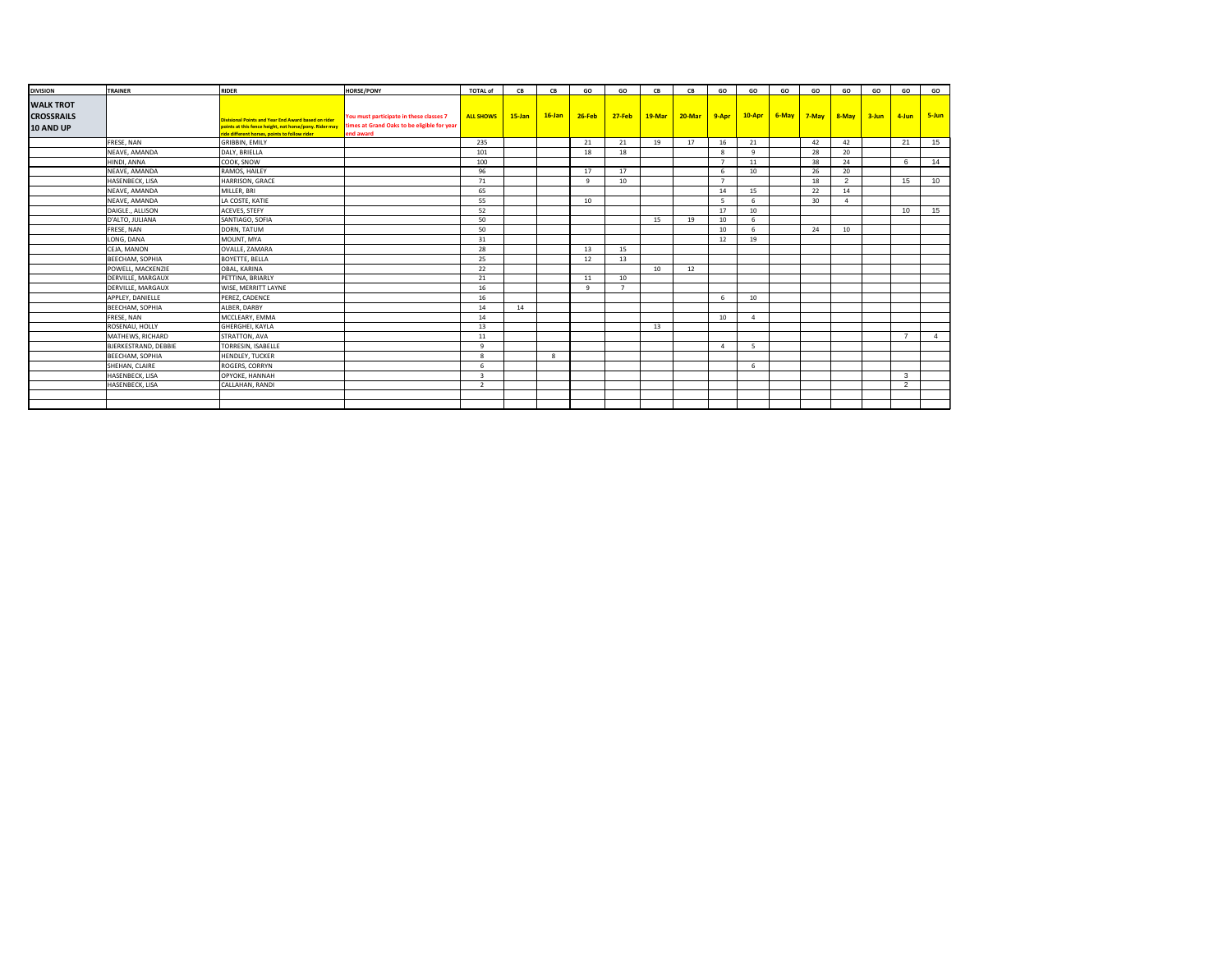| <b>DIVISION</b>         | TRAINER                           | <b>RIDER</b>                                                                                            | <b>HORSE/PONY</b>                                        | <b>TOTAL of</b>       | CB         | <b>CB</b>               | GO             | GO             | CB                  | CB             | GO             | GO                      | GO                               | GO | GO             | GO | GO    | GO    |
|-------------------------|-----------------------------------|---------------------------------------------------------------------------------------------------------|----------------------------------------------------------|-----------------------|------------|-------------------------|----------------|----------------|---------------------|----------------|----------------|-------------------------|----------------------------------|----|----------------|----|-------|-------|
|                         |                                   |                                                                                                         |                                                          |                       |            |                         |                |                |                     |                |                |                         |                                  |    |                |    |       |       |
| <b>NOVICE/VINTAGE</b>   |                                   |                                                                                                         |                                                          |                       |            |                         |                |                |                     |                |                |                         |                                  |    |                |    |       |       |
| <b>RIDER CROSSRAILS</b> |                                   | Divisional Points and Year End Award based on rider                                                     | You must participate in these classes 7                  | <b>ALL SHOWS</b>      | $15 - Jan$ | $16$ -Jan               | $26 - Feb$     | $27 - Feb$     | 19-Mar              | 20-Mar         | 9-Apr          |                         | $10-Apr$ 6-May 7-May 8-May 3-Jun |    |                |    | 4-Jun | 5-Jun |
| <b>HUNTER</b>           |                                   | points at this fence height, not horse/pony. Rider may<br>ride different horses, points to follow rider | times at Grand Oaks to be eligible for year<br>end award |                       |            |                         |                |                |                     |                |                |                         |                                  |    |                |    |       |       |
|                         | GRIMM, JANA                       | BRANDAN, ZOE                                                                                            |                                                          | 101                   |            |                         |                |                |                     |                | 12             | 17                      |                                  | 34 | 38             |    |       |       |
|                         | GRIMM, JANA                       | EMERY, OLIVIA                                                                                           |                                                          | 89                    |            |                         | 18             | 14             |                     |                | 8              | 9                       |                                  | 22 | 18             |    |       |       |
|                         | STEVENS, PEGGY                    | SALLEY, LILLIAN                                                                                         |                                                          | 82                    |            |                         |                | 15             |                     |                | <sup>1</sup>   | 8                       |                                  |    | 24             | 11 | 12    | 11    |
|                         |                                   |                                                                                                         |                                                          |                       |            |                         |                |                |                     |                |                |                         |                                  |    |                |    |       |       |
|                         | HARGRAVE, CAROL                   | TATE, ELLA GRACE                                                                                        |                                                          | 53<br>50              | 19<br>12   | 13                      |                |                | 9<br>$\overline{7}$ | 12             |                |                         |                                  |    |                |    |       |       |
|                         | HARGRAVE, CAROL                   | SOUILLIARD, NICOLE                                                                                      |                                                          |                       |            | 18                      |                |                |                     | 13             |                |                         |                                  |    |                |    |       |       |
|                         | ADAMY, TARYN                      | JACOBS, AVERY                                                                                           |                                                          | 44                    | 10         | -9                      |                |                | 15                  | 10             |                |                         |                                  |    |                |    |       |       |
|                         | GALLOWAY, MEGAN                   | ZYLIS, LIZZY                                                                                            |                                                          | 41                    |            |                         |                |                |                     |                |                |                         |                                  |    |                | 14 | 10    | 17    |
|                         | CEJA, MANON                       | OVALLE, ZAMARA                                                                                          |                                                          | 40                    |            |                         |                |                |                     |                |                |                         |                                  | 24 | 16             |    |       |       |
|                         | GRIMM, JANA                       | WOLCZAK, ASHLEY                                                                                         |                                                          | 35                    |            |                         |                |                |                     |                | 19             | 16                      |                                  |    |                |    |       |       |
|                         | TOOMA, KRISTAL                    | FERGUSON, LOGYN                                                                                         |                                                          | 35                    |            |                         |                |                |                     |                | 17             | 18                      |                                  |    |                |    |       |       |
|                         | TAYLOR, MORGAN                    | SHEELA, PRANADHA                                                                                        |                                                          | 33                    |            |                         |                |                |                     |                |                |                         |                                  |    |                | 12 | 21    |       |
|                         | TOOMA, KRISTAL                    | FOLTZ, LIV                                                                                              |                                                          | 31                    | 16         | 15                      |                |                |                     |                |                |                         |                                  |    |                |    |       |       |
|                         | FRESE, NAN                        | MEIJER, AMANDA                                                                                          |                                                          | 29                    |            |                         |                | 13             |                     | $\overline{2}$ | 11             | $\overline{\mathbf{3}}$ |                                  |    |                |    |       |       |
|                         | MONTEVIDEO MAY, MELISSA           | LAND, GRACEE                                                                                            |                                                          | 28                    | 19         |                         |                |                | <sup>2</sup>        | $\overline{7}$ |                |                         |                                  |    |                |    |       |       |
|                         | TAYLOR, MORGAN                    | SHEELA, SHAIYA                                                                                          |                                                          | 28                    |            |                         |                |                |                     |                |                |                         |                                  |    |                | 14 | 14    |       |
|                         | TOOMA, KRISTAL                    | BRAUN, AVA                                                                                              |                                                          | 27                    |            |                         |                |                | 16                  | 11             |                |                         |                                  |    |                |    |       |       |
|                         | DAIGLE, ALLISON                   | LAUGHTAG, ANDREA                                                                                        |                                                          | 26                    |            |                         |                |                |                     |                | 10             | 16                      |                                  |    |                |    |       |       |
|                         | LONG, DANA                        | MCCLINTON, KINLEY                                                                                       |                                                          | 26                    |            |                         |                |                |                     |                | 13             | 13                      |                                  |    |                |    |       |       |
|                         | HEATH, CLAUDIA                    | <b>VENTURA, ANAIS</b>                                                                                   |                                                          | 24                    |            |                         |                |                |                     |                |                |                         |                                  | 16 | 8              |    |       |       |
|                         | APPLEY, DANIELLE                  | FRIPP, BROOKLYN                                                                                         |                                                          | 24                    |            |                         |                |                |                     |                |                |                         |                                  | 14 | 10             |    |       |       |
|                         | SMITH, ASHLEY                     | MANEVAL, RILEY                                                                                          |                                                          | 20                    | 12         | 8                       |                |                |                     |                |                |                         |                                  |    |                |    |       |       |
|                         | MYERS, KAITLYN                    | STIMPSON, ALEXANDRA                                                                                     |                                                          | 20                    | 13         |                         | $\overline{2}$ | $5^{\circ}$    |                     |                |                |                         |                                  |    |                |    |       |       |
|                         | MCCARTHY, ERIC                    | PARSONS, TORI                                                                                           |                                                          | 20                    | 6          |                         |                |                | 8                   | 6              |                |                         |                                  |    |                |    |       |       |
|                         | LONG, DANA                        | KLOTZ, CHLOE                                                                                            |                                                          | 20                    |            |                         |                |                |                     |                | $\overline{7}$ | 13                      |                                  |    |                |    |       |       |
|                         | LONG, DANA                        | HUSER, JORDAN                                                                                           |                                                          | 17                    |            |                         |                |                |                     |                | $\overline{7}$ | 10                      |                                  |    |                |    |       |       |
|                         | DELANEY, KATIE                    | TAVOLACCI, ANDRIANNA                                                                                    |                                                          | 16                    |            |                         |                |                |                     |                |                |                         |                                  | 12 | $\overline{4}$ |    |       |       |
|                         | MATHEWS, RICHARD                  | SHIELDS, ALLIE                                                                                          |                                                          | 16                    |            |                         |                |                |                     |                |                |                         |                                  |    |                |    |       | 16    |
|                         | SMITH, ASHLEY                     | REDFIELD, ELENA                                                                                         |                                                          | 15                    |            |                         | 15             |                |                     |                |                |                         |                                  |    |                |    |       |       |
|                         | BEECHAM, SOPHIA                   | JORDAN, SUSAN                                                                                           |                                                          | 15                    |            |                         |                |                |                     |                | 9              | 6                       |                                  |    |                |    |       |       |
|                         | <b>BAVER, VERONICA</b>            | WILLETT, EMILY                                                                                          |                                                          | 14                    |            |                         |                |                | 9                   | 5              |                |                         |                                  |    |                |    |       |       |
|                         | BEECHAM, SOPHIA                   | ALBER, DARBY                                                                                            |                                                          | 13                    |            | $\overline{\mathbf{3}}$ | 6              | $\overline{a}$ |                     |                |                |                         |                                  |    |                |    |       |       |
|                         | HASENBECK, LISA<br>JACKSON, CAROL | MCCLUNG, FALLON                                                                                         |                                                          | 12<br>11              |            |                         |                |                |                     |                | 11             |                         |                                  | 2  | 10             |    |       |       |
|                         |                                   | NEWBY, JORDYN                                                                                           |                                                          |                       |            |                         |                |                |                     |                |                |                         |                                  |    |                |    |       |       |
|                         | GRIMM, JANA                       | MCCOY, RILEY                                                                                            |                                                          | 10                    |            |                         | 10             |                |                     |                |                |                         |                                  |    |                |    |       |       |
|                         | DELANEY, KATIE                    | FAITH, AUTUMN                                                                                           |                                                          | 8<br>$\overline{7}$   |            |                         |                |                |                     |                |                |                         |                                  | 8  |                |    |       |       |
|                         | GARDNER, JESSALYN                 | DORESTE, GABRIELLA                                                                                      |                                                          |                       |            |                         |                |                |                     |                | 7              |                         |                                  |    |                |    |       |       |
|                         | SMITH, ASHLEY                     | JOHNSON, JORDAN                                                                                         |                                                          | - 5<br>$\overline{a}$ |            |                         | - 5            |                |                     |                |                |                         |                                  |    |                |    |       |       |
|                         | GRIMM, JANA                       | SMITH, MADISON                                                                                          |                                                          |                       |            |                         |                |                |                     |                |                |                         |                                  |    | $\overline{4}$ |    |       |       |
|                         |                                   |                                                                                                         |                                                          |                       |            |                         |                |                |                     |                |                |                         |                                  |    |                |    |       |       |
|                         |                                   |                                                                                                         |                                                          |                       |            |                         |                |                |                     |                |                |                         |                                  |    |                |    |       |       |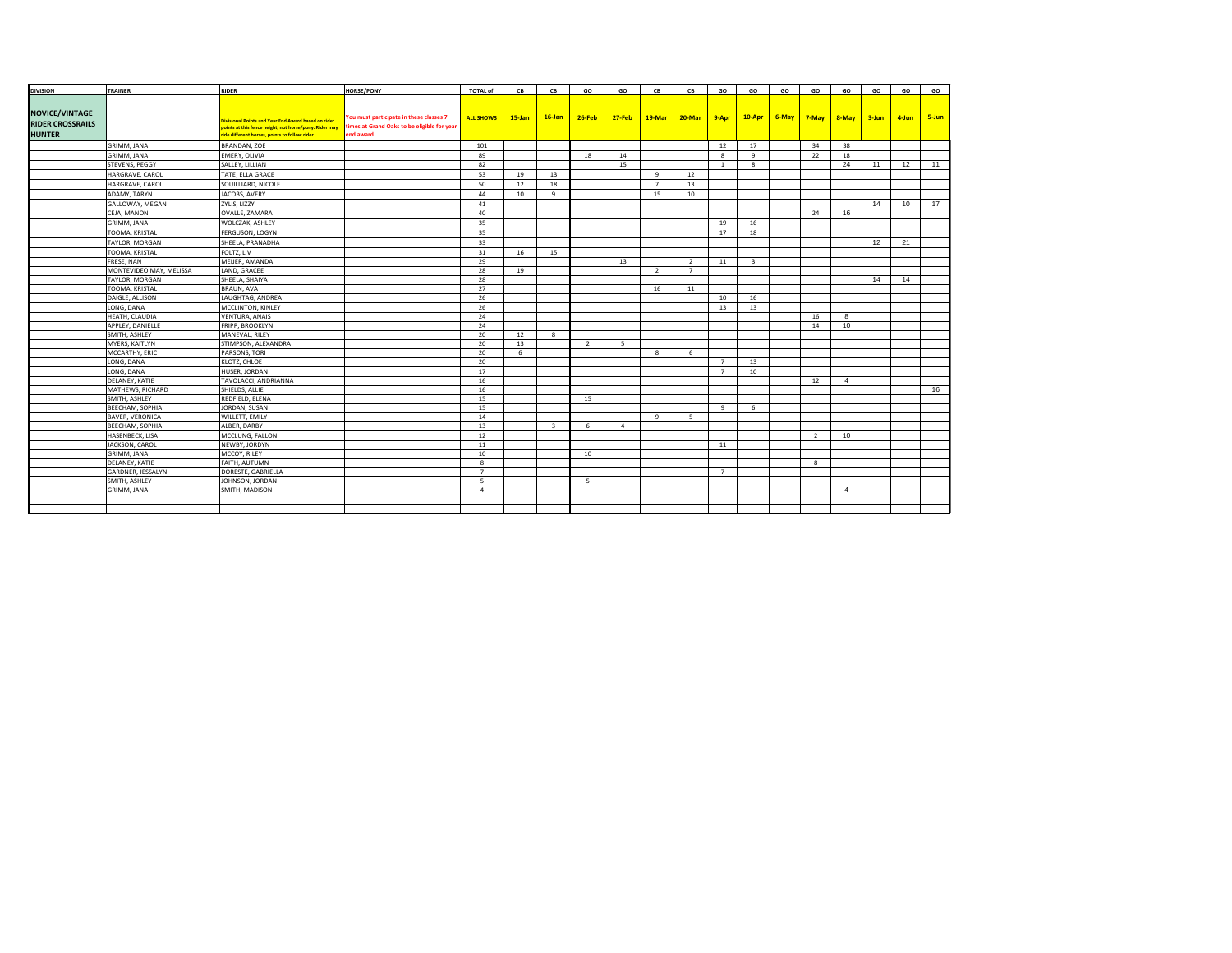| <b>DIVISION</b>         | TRAINER                 | <b>RIDER</b>                                           | <b>HORSE/PONY</b>                           | <b>TOTAL of</b>  | CB             | CB        | GO         | GO            | CB             | CB             | GO             | GO                      | GO | GO | GO                                             | GO | GO    | GO              |
|-------------------------|-------------------------|--------------------------------------------------------|---------------------------------------------|------------------|----------------|-----------|------------|---------------|----------------|----------------|----------------|-------------------------|----|----|------------------------------------------------|----|-------|-----------------|
|                         |                         |                                                        |                                             |                  |                |           |            |               |                |                |                |                         |    |    |                                                |    |       |                 |
|                         |                         |                                                        |                                             |                  |                |           |            |               |                |                |                |                         |    |    |                                                |    |       |                 |
|                         |                         |                                                        |                                             | <b>ALL SHOWS</b> | $15$ -Jan      | $16$ -Jan | $26 - Feb$ | <b>27-Feb</b> | $19$ -Mar      |                |                |                         |    |    | $20$ -Mar 9-Apr 10-Apr 6-May 7-May 8-May 3-Jun |    | 4-Jun | 5-Jun           |
| <b>NOVICE/VINTAGE</b>   |                         | Vivisional Points and Year End Award based on rider    | You must participate in these classes 7     |                  |                |           |            |               |                |                |                |                         |    |    |                                                |    |       |                 |
| <b>RIDER CROSSRAILS</b> |                         | points at this fence height, not horse/pony. Rider may | times at Grand Oaks to be eligible for year |                  |                |           |            |               |                |                |                |                         |    |    |                                                |    |       |                 |
| <b>EQUITATION</b>       |                         | ride different horses, points to follow rider          | end award                                   |                  |                |           |            |               |                |                |                |                         |    |    |                                                |    |       |                 |
|                         | GRIMM, JANA             | EMERY, OLIVIA                                          |                                             | 96               |                |           | 18         | 17            |                |                | 10             | $\overline{7}$          |    | 22 | 22                                             |    |       |                 |
|                         | STEVENS, PEGGY          | SALLEY, LILLIAN                                        |                                             | 76               |                |           |            | 8             |                |                | -5             | $\overline{7}$          |    | 10 |                                                | 12 | 13    | 21              |
|                         | GRIMM, JANA             | BRANDAN, ZOE                                           |                                             | 70               |                |           |            |               |                |                | $\mathbf{q}$   | 19                      |    | 18 | 24                                             |    |       |                 |
|                         | APPLEY, DANIELLE        | FRIPP, BROOKLYN                                        |                                             | 54               |                |           |            |               |                |                |                |                         |    | 20 | 34                                             |    |       |                 |
|                         | BEECHAM, SOPHIA         | JOHNSON, ASHLYN                                        |                                             | 49               | 19             | 9         | 9          | 12            |                |                |                |                         |    |    |                                                |    |       |                 |
|                         | HASENBECK, LISA         | MCCLUNG, FALLON                                        |                                             | 40               |                |           |            |               |                |                |                |                         |    | 28 | 12                                             |    |       |                 |
|                         | GRIMM, JANA             | WOLCZAK, ASHLEY                                        |                                             | 38               |                |           |            |               |                |                | 21             | 17                      |    |    |                                                |    |       |                 |
|                         | TAYLOR, MORGAN          | SHEELA, PRANADHA                                       |                                             | 38               |                |           |            |               |                |                |                |                         |    |    |                                                | 17 | 21    |                 |
|                         | FRESE, NAN              | MEIJER, AMANDA                                         |                                             | 36               |                |           |            | 6             | 12             | - 5            | $\overline{7}$ | 6                       |    |    |                                                |    |       |                 |
|                         | TOOMA, KRISTAL          | BRAUN, AVA                                             |                                             | 35               |                |           |            |               | 14             | 21             |                |                         |    |    |                                                |    |       |                 |
|                         | TOOMA, KRISTAL          | FERGUSON, LOGYN                                        |                                             | 35               |                |           |            |               |                |                | 21             | 14                      |    |    |                                                |    |       |                 |
|                         | HARGRAVE, CAROL         | TATE, ELLA GRACE                                       |                                             | 34               | 12             | 9         |            |               | 6              | $\overline{7}$ |                |                         |    |    |                                                |    |       |                 |
|                         | ADAMY, TARYN            | JACOBS, AVERY                                          |                                             | 33               | 12             | 13        |            |               | <sup>1</sup>   | $\overline{7}$ |                |                         |    |    |                                                |    |       |                 |
|                         | TAYLOR, MORGAN          | SHEELA, SHAIYA                                         |                                             | 33               |                |           |            |               |                |                |                |                         |    |    |                                                | 19 | 14    |                 |
|                         | HARGRAVE, CAROL         | SOUILLIARD, NICOLE                                     |                                             | 31               | $\overline{4}$ | 12        |            |               | $\overline{4}$ | 11             |                |                         |    |    |                                                |    |       |                 |
|                         | LONG, DANA              | KLOTZ, CHLOE                                           |                                             | 31               |                |           |            |               |                |                | 12             | 19                      |    |    |                                                |    |       |                 |
|                         | SMITH, ASHLEY           | MANEVAL, RILEY                                         |                                             | 29               | 14             | 15        |            |               |                |                |                |                         |    |    |                                                |    |       |                 |
|                         | MONTEVIDEO MAY, MELISSA | LAND, GRACEE                                           |                                             | 27               | 11             |           |            |               | $\overline{7}$ | 9              |                |                         |    |    |                                                |    |       |                 |
|                         | TOOMA, KRISTAL          | FOLTZ, LIV                                             |                                             | 26               | 19             | 7         |            |               |                |                |                |                         |    |    |                                                |    |       |                 |
|                         | GRIMM, JANA             | MCCOY, RILEY                                           |                                             | 26               |                |           | 14         | 12            |                |                |                |                         |    |    |                                                |    |       |                 |
|                         | HEATH, CLAUDIA          | <b>VENTURA, ANAIS</b>                                  |                                             | 24               |                |           |            |               |                |                |                |                         |    | 12 | 12                                             |    |       |                 |
|                         | CEJA, MANON             | OVALLE, ZAMARA                                         |                                             | 22               |                |           |            |               |                |                |                |                         |    | 8  | 14                                             |    |       |                 |
|                         | NEAVE, AMANDA           | EUSTACE, KIMBERLY                                      |                                             | 21               |                |           | 8          | 10            |                |                |                | $\overline{\mathbf{3}}$ |    |    |                                                |    |       |                 |
|                         | LONG, DANA              | MCCLINTON, KINLEY                                      |                                             | 21               |                |           |            |               |                |                | 12             | 9                       |    |    |                                                |    |       |                 |
|                         | MCCARTHY, ERIC          | PARSONS, TORI                                          |                                             | 20               | $\overline{7}$ |           |            |               | $\overline{7}$ | 6              |                |                         |    |    |                                                |    |       |                 |
|                         | BEECHAM, SOPHIA         | JORDAN, SUSAN                                          |                                             | 20               |                |           |            |               |                |                | 8              | 12                      |    |    |                                                |    |       |                 |
|                         | BEECHAM, SOPHIA         | ALBER, DARBY                                           |                                             | 18               |                |           | 2          |               |                |                |                |                         |    | 14 | $\overline{2}$                                 |    |       |                 |
|                         | DAIGLE, ALLISON         | LAUGHTAG, ANDREA                                       |                                             | 16               |                |           |            |               |                |                | 9              | $\overline{7}$          |    |    |                                                |    |       |                 |
|                         | <b>BAVER, VERONICA</b>  | WILLETT, EMILY                                         |                                             | 14               |                |           |            |               | 14             |                |                |                         |    |    |                                                |    |       |                 |
|                         | SMITH, ASHLEY           | REDFIELD, ELENA                                        |                                             | 12               |                |           | 12         |               |                |                |                |                         |    |    |                                                |    |       |                 |
|                         | GRIMM, JANA             | SMITH, MADISON                                         |                                             | 10               |                |           |            |               |                |                |                |                         |    |    | 10                                             |    |       |                 |
|                         | LONG, DANA              | HUSER, JORDAN                                          |                                             | 9                |                |           |            |               |                |                | 5              | $\overline{4}$          |    |    |                                                |    |       |                 |
|                         | JACKSON, CAROL          | NEWBY, JORDYN                                          |                                             | 6                |                |           |            |               |                |                | 6              |                         |    |    |                                                |    |       |                 |
|                         | MATHEWS, RICHARD        | SHIELDS, ALLIE                                         |                                             | -5               |                |           |            |               |                |                |                |                         |    |    |                                                |    |       | $5\overline{5}$ |
|                         | GARDNER, JESSALYN       | DORESTE, GABRIELLA                                     |                                             | $\overline{a}$   |                |           |            |               |                |                | $\overline{4}$ |                         |    |    |                                                |    |       |                 |
|                         | GALLOWAY, MEGAN         | ZYLIS, LIZY                                            |                                             | $\overline{a}$   |                |           |            |               |                |                |                |                         |    |    |                                                |    |       | $\overline{4}$  |
|                         | MYERS, KAITLYN          | STIMPSON, ASHLEY                                       |                                             | $\overline{3}$   | $\overline{3}$ |           |            |               |                |                |                |                         |    |    |                                                |    |       |                 |
|                         | ZORN, ALLIE             | BRUMBACH, ELISE                                        |                                             | 2                |                |           |            |               |                |                | 2              |                         |    |    |                                                |    |       |                 |
|                         | DELANEY, KATIE          | TAVOLACCI, ANDRIANNA                                   |                                             | 2                |                |           |            |               |                |                |                |                         |    |    | 2                                              |    |       |                 |
|                         | PHEASANT WALK FARMS     | ZAIA, ANN                                              |                                             | 1                |                |           |            |               | <sup>1</sup>   |                |                |                         |    |    |                                                |    |       |                 |
|                         |                         |                                                        |                                             |                  |                |           |            |               |                |                |                |                         |    |    |                                                |    |       |                 |
|                         |                         |                                                        |                                             |                  |                |           |            |               |                |                |                |                         |    |    |                                                |    |       |                 |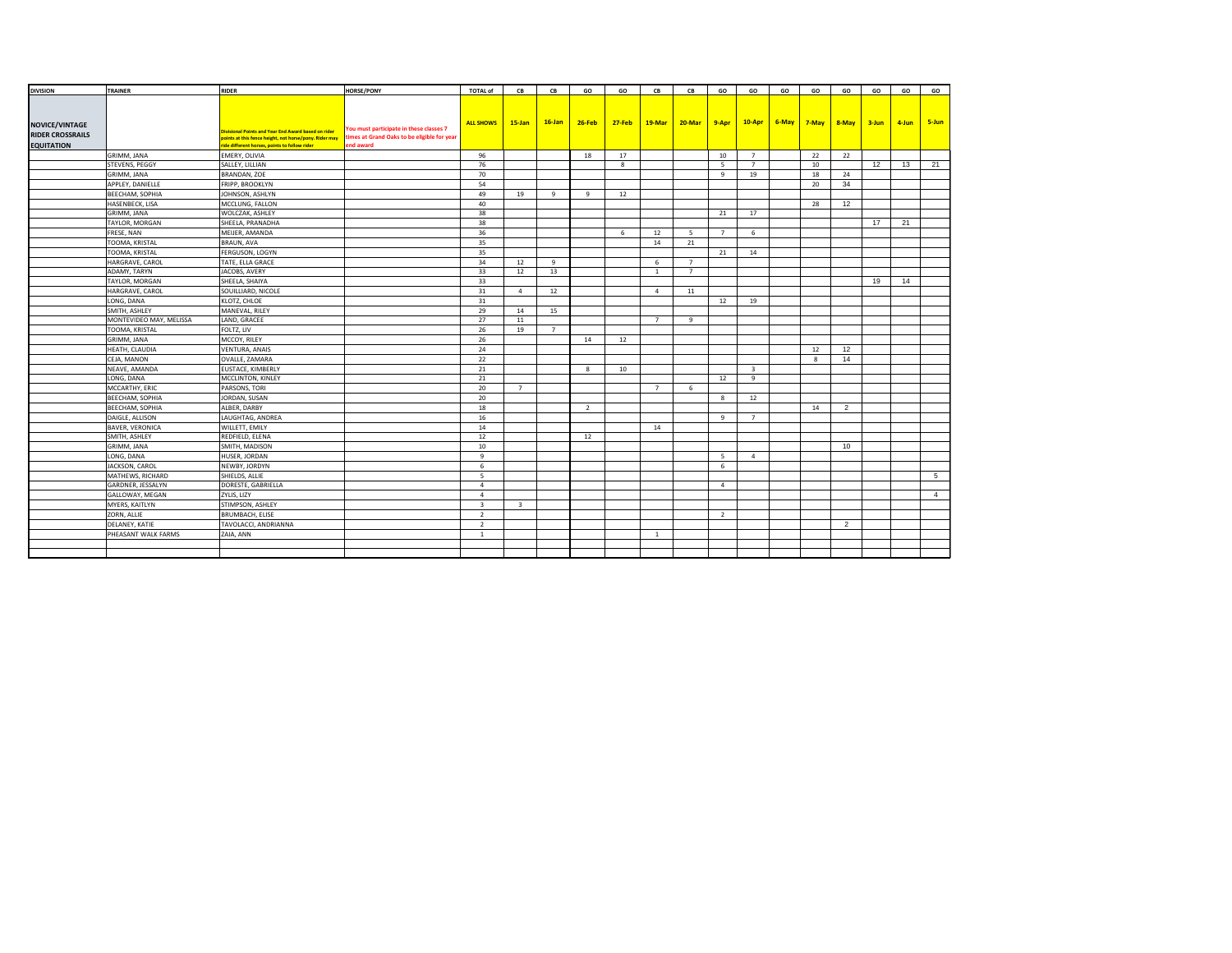| <b>DIVISION</b>      | TRAINER                  | <b>RIDER</b>                                 | <b>HORSE/PONY</b>                           | <b>TOTAL of</b>         | CB        | CB             | GO                      | GO             | CB     | CB                      | GO                      | GO                      | GO    | GO             | GO        | GO        | GO               | GO             |
|----------------------|--------------------------|----------------------------------------------|---------------------------------------------|-------------------------|-----------|----------------|-------------------------|----------------|--------|-------------------------|-------------------------|-------------------------|-------|----------------|-----------|-----------|------------------|----------------|
|                      |                          |                                              |                                             |                         |           |                |                         |                |        |                         |                         |                         |       |                |           |           |                  |                |
|                      |                          | Points to follow horse, and award based upon | You must participate in these classes 7     |                         |           |                |                         |                |        |                         |                         |                         | 6-May |                |           |           |                  |                |
| <b>SHORT STIRRUP</b> |                          | horse/pony ridden                            | times at Grand Oaks to be eligible for year | <b>ALL SHOWS</b>        | $15$ -Jan | $16$ -Jan      | $26 - Feb$              | $27 - Feb$     | 19-Mar | 20-Mar                  | 9-Apr                   | $10-Apr$                |       | $7-May$        | $8 - May$ | $3 - Jun$ | 4-Jun            | 5-Jun          |
| <b>HUNTER</b>        |                          |                                              | end award                                   |                         |           |                |                         |                |        |                         |                         |                         |       |                |           |           |                  |                |
|                      | D'ALTO, JULIANA          | MILLER, MACIE                                | GOOD 2 GO                                   | 234                     | 18        | 19             |                         |                | 16     | 15                      | 21                      | 19                      |       | 38             | 38        | 14        | 15               | 21             |
|                      | <b>UNKNOWN</b>           | WHEELER, BELLA                               | ROSEMEL'S ZEPHYR                            | 126                     |           |                | 13                      | 15             |        | 13                      | 14                      | 13                      |       | 28             | 30        |           |                  |                |
|                      | HASENBECK, LISA          | TAS, MACKENZIE                               | CARUSO                                      | 115                     |           |                | - 5                     | 14             |        |                         | 15                      | 15                      |       | 28             | 38        |           |                  |                |
|                      | O'GRADY, ELIZABETH       | HIGH, JAYME                                  | CHARLIE SKEDADDLE                           | 112                     | 12        | 13             | 17                      | $\overline{7}$ | 9      | 6                       | 6                       | 12                      |       | 12             | 18        |           |                  |                |
|                      | DAIGLE, ALLISON          | <b>BERNS, BROOKE</b>                         | BETTER THAN A BOYFRIEND                     | 73                      | 14        | 14             | 9                       | 9              |        |                         | $\overline{\mathbf{3}}$ |                         |       |                |           | 12        | 12               |                |
|                      | DELANEY, KATIE           | DELANEY, PEYTON                              | <b>ROSIE POSIE</b>                          | 67                      |           |                |                         |                |        |                         | 13                      | 10                      |       | 18             | 26        |           |                  |                |
|                      | STEVENS, PEGGY           | MCALINDON, SOPHIA                            | MOON PIE                                    | 64                      |           |                |                         |                |        |                         |                         |                         |       | 26             | 18        |           | 8                | 12             |
|                      | HASENBECK, LISA          | CALLAHAN, SARAH                              | LONDON BLUE                                 | 60                      |           |                |                         |                |        |                         |                         |                         |       | 30             | 12        | 5         | 11               | 2              |
|                      | FRESE, NAN               | ZAMBITO, ASHLYN                              | <b>GLENCOE DELILAH</b>                      | 56                      |           |                | 8                       | $7^{\circ}$    |        |                         |                         | 13                      |       | 10             | 18        |           |                  |                |
|                      | HARGRAVE, CAROL          | FINDLEY, FAITH                               | <b>GLYNMAGIC MATA HARI</b>                  | 50                      | 19        | 13             |                         |                | - 5    | 13                      |                         |                         |       |                |           |           |                  |                |
|                      | HASENBECK, LISA          | JONES, AMAYA                                 | LILIES FOR CLAIRE                           | 50                      |           |                |                         |                |        |                         | $\overline{7}$          | $\overline{\mathbf{3}}$ |       | 20             | 20        |           |                  |                |
|                      | MORRIS, JILLIAN          | FANNING, BROOKE                              | <b>CALIENTE Z</b>                           | 49                      |           |                |                         |                | 15     | 9                       |                         |                         |       |                |           | 12        | 8                | -5             |
|                      | SMITH, ASHLEY            | CRITELLI, ISABEL                             | PAINTED IN LACE                             | 47                      | 16        | 12             | 10                      | $\mathbf{q}$   |        |                         |                         |                         |       |                |           |           |                  |                |
|                      | SMITH, ASHLEY            | SMITH, RAELYN                                | <b>SOLAR ECLIPSE</b>                        | 46                      | 12        | 16             | $\overline{7}$          | 11             |        |                         |                         |                         |       |                |           |           |                  |                |
|                      | <b>BUFORD, ALICE</b>     | WILLIAMS, DALLAS                             | MILKSHAKE                                   | 34                      |           |                | 15                      | 19             |        |                         |                         |                         |       |                |           |           |                  |                |
|                      | HASENBECK, LISA          | CALLAHAN, SARAH                              | MISS WINTER WONDERLAND                      | 31                      |           |                | <sup>1</sup>            |                |        |                         | 15                      | 15                      |       |                |           |           |                  |                |
|                      | VICKERS, HANNA           | GORE, GEORGIA                                | LEROY JENKINS!                              | 30                      |           |                |                         |                |        |                         |                         |                         |       |                |           | 13        | 10 <sup>10</sup> | $\overline{7}$ |
|                      | HUNTLEY, JORDAN          | SPILLERS, REAGAN                             | AIDEN                                       | 28                      |           |                |                         |                |        |                         |                         |                         |       | 16             | 12        |           |                  |                |
|                      | GRIMM, JANA              | COX, BRINN RAE                               | SPOT ON HENRY                               | 26                      |           |                | $\sim$                  | $\mathbf{q}$   |        |                         | -5                      | $\overline{7}$          |       |                |           |           |                  |                |
|                      | TOOMA, KRISTAL           | FOLTZ, LIV                                   | MY LITTLE ROMEO                             | 26                      |           |                |                         |                | 11     | $\mathbf{q}$            | 6                       |                         |       |                |           |           |                  |                |
|                      | GRIMM, JANA              | CARLINO, SOPHIA                              | MIGHTY MOUSE                                | 26                      |           |                |                         |                |        |                         |                         |                         |       | 26             |           |           |                  |                |
|                      | STEWART, LISA            | FITZPATRICK, KATIE                           | <b>GONE FISHING</b>                         | 22                      |           | 12             | 10                      |                |        |                         |                         |                         |       |                |           |           |                  |                |
|                      | <b>BUFORD, ALICE</b>     | CROWELL, KENDALL                             | QUESTIONABLE ENCOUNTER                      | 21                      |           |                | 13                      | 8              |        |                         |                         |                         |       |                |           |           |                  |                |
|                      | <b>UNKNOWN</b>           | CONIGLARO, VANESSA                           | LUCKY CHARM                                 | 20                      | 11        |                |                         |                | -5     | $\overline{4}$          |                         |                         |       |                |           |           |                  |                |
|                      | BJERKESTRAND, DEBBIE     | SCHWARTZ, SOFIE                              | <b>VIRGINIA BLUE</b>                        | 19                      |           |                | 10                      | 9              |        |                         |                         |                         |       |                |           |           |                  |                |
|                      | BJERKESTRAND, DEBBIE     | SCHWARTZ, SOFIE                              | TEDDY                                       | 19                      |           |                |                         |                |        |                         |                         |                         |       |                |           | 9         | -5               | -5             |
|                      | SMITH, ASHLEY            | HOUSE, KENADIE                               | COWBOY BOOGIE                               | 17                      | 12        | 5              |                         |                |        |                         |                         |                         |       |                |           |           |                  |                |
|                      | MCGEE, KARY              | SCHWALLER, LORELAI                           | PRIESTWOOD EMORY                            | 17                      |           |                |                         |                |        |                         | 13                      | $\overline{4}$          |       |                |           |           |                  |                |
|                      | HARGRAVE, CAROL          | <b>HECTUS, JILLIAN</b>                       | MARSHMALLOW                                 | 16                      | 6         | 10             |                         |                |        |                         |                         |                         |       |                |           |           |                  |                |
|                      | TAYLOR AMOROSO, MEREDITH | KHOURY, WENDY                                | CHIMNEY SWEEP                               | 15                      |           |                |                         |                | 15     |                         |                         |                         |       |                |           |           |                  |                |
|                      | HECHLER, WENDY           | DEWALT, ADDY                                 | ADDY'S GRAND TRAVERSE BAY                   | 15                      |           |                |                         |                |        |                         | $\overline{4}$          | 11                      |       |                |           |           |                  |                |
|                      | GRIMM, JANA              | SANTUCCI, JOSEPHINE                          | KHARISMA HRUZER                             | 13                      |           |                |                         |                |        |                         | $\overline{3}$          | 2                       |       |                | 8         |           |                  |                |
|                      | HASENBECK, LISA          | JONES, AMAYA                                 | <b>DISTINCTIVE CHARM</b>                    | 10                      |           |                | $\overline{\mathbf{3}}$ | $7^{\circ}$    |        |                         |                         |                         |       |                |           |           |                  |                |
|                      | <b>BEECHAM, SOPHIA</b>   | JOHNSON, ASHLYN                              | WISH LIST                                   | 10                      |           |                |                         |                |        |                         |                         |                         |       |                | 10        |           |                  |                |
|                      | MATHEWS, RICHARD         | LARSON, AVERY                                | JET STREAM                                  | $\overline{7}$          |           |                | 6                       | $\overline{1}$ |        |                         |                         |                         |       |                |           |           |                  |                |
|                      | GRIMM, JANA              | SANTUCCI, JOSEPHINE                          | WOODLANDS NUTTY BUDDY                       | $\overline{7}$          |           |                |                         | $\overline{7}$ |        |                         |                         |                         |       |                |           |           |                  |                |
|                      | HEATH, CLAUDIA           | HEATH, LAURA                                 | COOKIES N CREAM                             | $\overline{7}$          |           |                |                         |                |        |                         | 2                       | $\mathbf{1}$            |       | $\overline{4}$ |           |           |                  |                |
|                      | TAYLOR, MORGAN           | SHEELA, PRANADHA                             | TRUE RELIGION                               | $\overline{7}$          |           |                |                         |                |        |                         |                         |                         |       |                |           |           |                  | $\overline{7}$ |
|                      | TAYLOR, MORGAN           | SHEELA, SHAIYA                               | PRINCE OF NARNIA                            | $\overline{7}$          |           |                |                         |                |        |                         |                         |                         |       |                |           |           |                  | $\overline{7}$ |
|                      | CLOUTIER, ELIZABETH      | DYER, LANGSTON                               | <b>HAPPY HOUR</b>                           | -5                      |           |                |                         |                |        |                         | -5                      |                         |       |                |           |           |                  |                |
|                      | O'GRADY, ELIZABETH       | SIKORA, CHRISTINE                            | <b>HONEY</b>                                | $\overline{\mathbf{3}}$ |           | $\overline{3}$ |                         |                |        |                         |                         |                         |       |                |           |           |                  |                |
|                      | ROSENAU, HOLLY           | D'AMBIOSE, EMILY                             | <b>IDA B STAR</b>                           | $\overline{\mathbf{3}}$ |           |                |                         |                |        | $\overline{\mathbf{3}}$ |                         |                         |       |                |           |           |                  |                |
|                      | CLOUTIER, ELIZABETH      | DYER, LANGSTON                               | <b>BLUE</b>                                 | <sup>1</sup>            |           |                |                         |                |        |                         |                         | $\overline{1}$          |       |                |           |           |                  |                |
|                      |                          |                                              |                                             |                         |           |                |                         |                |        |                         |                         |                         |       |                |           |           |                  |                |
|                      |                          |                                              |                                             |                         |           |                |                         |                |        |                         |                         |                         |       |                |           |           |                  |                |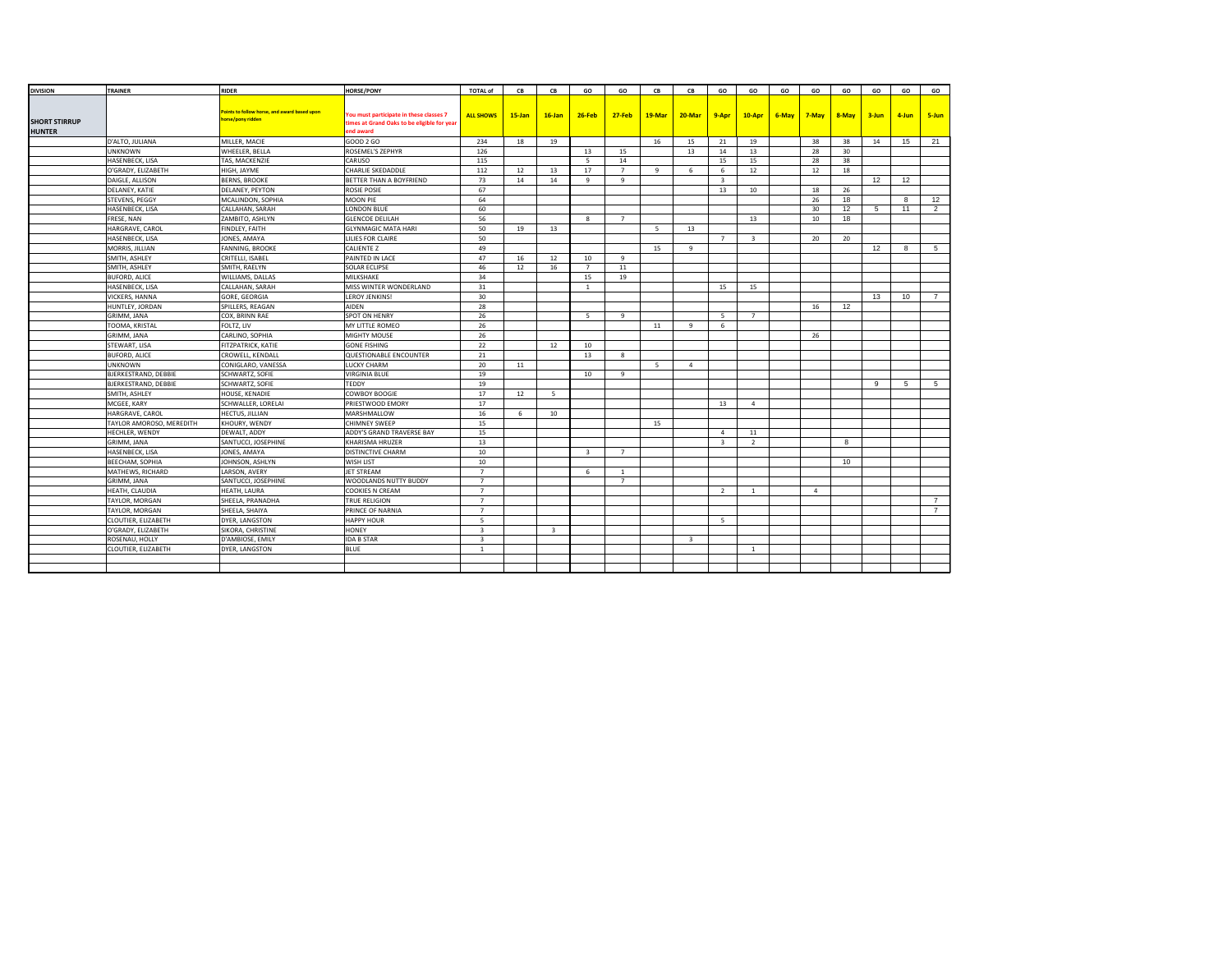| <b>DIVISION</b>      | <b>TRAINER</b>              | <b>RIDER</b>         | <b>HORSE/PONY</b>                           | <b>TOTAL of</b>         | CB                      | CB                      | GO             | GO             | CB             | CB           | GO             | GO                      | GO | GO          | GO                | GO          | GO             | GO    |
|----------------------|-----------------------------|----------------------|---------------------------------------------|-------------------------|-------------------------|-------------------------|----------------|----------------|----------------|--------------|----------------|-------------------------|----|-------------|-------------------|-------------|----------------|-------|
|                      |                             |                      |                                             |                         |                         |                         |                |                |                |              |                |                         |    |             |                   |             |                |       |
|                      |                             |                      | You must participate in these classes 7     |                         | $15 - Jan$              | $16$ -Jan               | $26$ -Feb      | $27-Feb$       |                |              |                | $10-Apr$                |    | 6-May 7-May |                   |             |                | 5-Jun |
| <b>SHORT STIRRUP</b> |                             |                      | times at Grand Oaks to be eligible for year | <b>ALL SHOWS</b>        |                         |                         |                |                | 19-Mar         | $20$ -Mar    | $9 - Apr$      |                         |    |             | 8-May 3-Jun 4-Jun |             |                |       |
| <b>EQUITATION</b>    |                             |                      | end award                                   |                         |                         |                         |                |                |                |              |                |                         |    |             |                   |             |                |       |
|                      | D'ALTO, JULIANA             | MILLER, MACIE        |                                             | 224                     | 18                      | 18                      |                |                | 17             | 11           | 19             | 21                      |    | 42          | 34                | 17          | 14             | 13    |
|                      | <b>UNKNOWN</b>              | WHEELER, BELLA       |                                             | 137                     |                         |                         | 18             | 13             |                | 13           | 15             | 10                      |    | 30          | 38                |             |                |       |
|                      | HASENBECK, LISA             | TAS, MACKENZIE       |                                             | 106                     |                         |                         | - 5            | 14             |                |              | 10             | 11                      |    | 36          | 30                |             |                |       |
|                      | DAIGLE, ALLISON             | <b>BERNS, BROOKE</b> |                                             | 86                      | 18                      | 12                      | 18             | 12             |                |              | $\overline{a}$ |                         |    |             |                   | 8           | 14             |       |
|                      | HASENBECK, LISA             | JONES, AMAYA         |                                             | 80                      |                         |                         | $\overline{7}$ | 9              |                |              | 15             | $\overline{7}$          |    | 12          | 30                |             |                |       |
|                      | GRIMM, JANA                 | SANTUCCI, JOSEPHINE  |                                             | 75                      |                         |                         | 11             | 14             |                |              | $\mathbf{1}$   | $\overline{7}$          |    | 30          | 12                |             |                |       |
|                      | HASENBECK, LISA             | CALLAHAN, SARAH      |                                             | 71                      |                         |                         |                |                |                |              | 12             | 14                      |    | 20          | 8                 | $7^{\circ}$ | 10             |       |
|                      | O'GRADY, ELIZABETH          | HIGH, JAYME          |                                             | 69                      | $\overline{\mathbf{3}}$ | $\overline{7}$          | - 5            |                |                | 11           | 9              | 12                      |    | 8           | 14                |             |                |       |
|                      | MORRIS, JILLIAN             | FANNING, BROOKE      |                                             | 66                      |                         |                         |                |                | 16             | 12           |                |                         |    |             |                   | 16          | 12             | 10    |
|                      | STEVENS, PEGGY              | MCALINDON, SOPHIA    |                                             | 64                      |                         |                         |                |                |                |              |                |                         |    | 20          | 20                |             | 10             | 14    |
|                      | FRESE, NAN                  | ZAMBITO, ASHLYN      |                                             | 53                      |                         |                         | 6              | 6              |                |              |                | 13                      |    | 14          | 14                |             |                |       |
|                      | SMITH, ASHLEY               | SMITH, RAELYN        |                                             | 48                      | 12                      | 15                      | 6              | 15             |                |              |                |                         |    |             |                   |             |                |       |
|                      | SMITH, ASHLEY               | CRITELLI, ISABEL     |                                             | 43                      | 14                      | 17                      | 6              | 6              |                |              |                |                         |    |             |                   |             |                |       |
|                      | HARGRAVE, CAROL             | FINDLEY, FAITH       |                                             | 41                      | 16                      | 15                      |                |                | - 5            | - 5          |                |                         |    |             |                   |             |                |       |
|                      | GRIMM, JANA                 | COX, BRINN RAE       |                                             | 39                      |                         |                         | 13             | $\overline{7}$ |                |              | $\ddot{q}$     | 10                      |    |             |                   |             |                |       |
|                      | HEATH, CLAUDIA              | HEATH, LAURA         |                                             | 35                      |                         |                         |                |                |                |              | 6              | $\overline{7}$          |    | 22          |                   |             |                |       |
|                      | GRIMM, JANA                 | CARLINO, SOPHIA      |                                             | 32                      |                         |                         |                |                |                |              |                |                         |    |             | 32                |             |                |       |
|                      | <b>BUFORD, ALICE</b>        | WILLIAMS, DALLAS     |                                             | 28                      |                         |                         | 11             | 17             |                |              |                |                         |    |             |                   |             |                |       |
|                      | VICKERS, HANNA              | GORE, GEORGIA        |                                             | 28                      |                         |                         |                |                |                |              |                |                         |    |             |                   | 13          | 5              | 10    |
|                      | TOOMA, KRISTAL              | FOLTZ, LIV           |                                             | 27                      |                         |                         |                |                | $\mathbf{q}$   | $\mathbf{R}$ | 10             |                         |    |             |                   |             |                |       |
|                      | <b>UNKNOWN</b>              | CONIGLARO, VANESSA   |                                             | 26                      | 12                      |                         |                |                | 9              | -5           |                |                         |    |             |                   |             |                |       |
|                      | HUNTLEY, JORDAN             | SPILLERS, REAGAN     |                                             | 22                      |                         |                         |                |                |                |              |                |                         |    | 10          | 12                |             |                |       |
|                      | MCGEE, KARY                 | SCHWALLER, LORELAI   |                                             | 19                      |                         |                         |                |                |                |              | 11             | 8                       |    |             |                   |             |                |       |
|                      | SMITH, ASHLEY               | HOUSE, KENADIE       |                                             | 18                      | 13                      | 5 <sup>5</sup>          |                |                |                |              |                |                         |    |             |                   |             |                |       |
|                      | <b>BUFORD, ALICE</b>        | CROWELL, KENDALL     |                                             | 18                      |                         |                         | 8              | 10             |                |              |                |                         |    |             |                   |             |                |       |
|                      | STEWART, LISA               | FITZPATRICK, KATIE   |                                             | 17                      |                         | 12                      | 5 <sup>5</sup> |                |                |              |                |                         |    |             |                   |             |                |       |
|                      | HARGRAVE, CAROL             | HECTUS, JILLIAN      |                                             | 14                      | 10                      | $\overline{4}$          |                |                |                |              |                |                         |    |             |                   |             |                |       |
|                      | MATHEWS, RICHARD            | LARSON, AVERY        |                                             | 14                      |                         |                         | 6              | 8              |                |              |                |                         |    |             |                   |             |                |       |
|                      | HECHLER, WENDY              | DEWALT, ADDY         |                                             | 14                      |                         |                         |                |                |                |              | -5             | 9                       |    |             |                   |             |                |       |
|                      | TAYLOR, MORGAN              | SHEELA, SHAIYA       |                                             | 10                      |                         |                         |                |                |                |              |                |                         |    |             |                   |             |                | 10    |
|                      | CLOUTIER, ELIZABETH         | DYER, LANGSTAN       |                                             | $\mathbf{q}$            |                         |                         |                |                |                |              | 6              | $\overline{\mathbf{3}}$ |    |             |                   |             |                |       |
|                      | <b>BJERKESTRAND, DEBBIE</b> | SCHWARTZ, SOFIE      |                                             | 9                       |                         |                         | $\overline{7}$ |                |                |              |                |                         |    |             |                   | 1           | $\overline{1}$ |       |
|                      | TAYLOR, MORGAN              | SHEELA, PRANADHA     |                                             | $\overline{9}$          |                         |                         |                |                |                |              |                |                         |    |             |                   |             |                | 9     |
|                      | ROSENAU, HOLLY              | D'AMBIOSE, EMILY     |                                             | 8                       |                         |                         |                |                | 6              | <sup>2</sup> |                |                         |    |             |                   |             |                |       |
|                      | BEECHAM, SOPHIA             | JOHNSON, ASHLYN      |                                             | 8                       |                         |                         |                |                |                |              |                |                         |    | 8           |                   |             |                |       |
|                      | DELANEY, KATIE              | HERNANDEZ, SONJA     |                                             | 8                       |                         |                         |                |                |                |              |                |                         |    |             | 8                 |             |                |       |
|                      | TAYLOR AMOROSO, MEREDITH    | KHOURY, WENDY        |                                             | $\overline{a}$          |                         |                         |                |                | $\overline{a}$ |              |                |                         |    |             |                   |             |                |       |
|                      | O'GRADY, ELIZABETH          | SIKORA, CHRISTINE    |                                             | $\overline{\mathbf{3}}$ |                         | $\overline{\mathbf{3}}$ |                |                |                |              |                |                         |    |             |                   |             |                |       |
|                      |                             |                      |                                             |                         |                         |                         |                |                |                |              |                |                         |    |             |                   |             |                |       |
|                      |                             |                      |                                             |                         |                         |                         |                |                |                |              |                |                         |    |             |                   |             |                |       |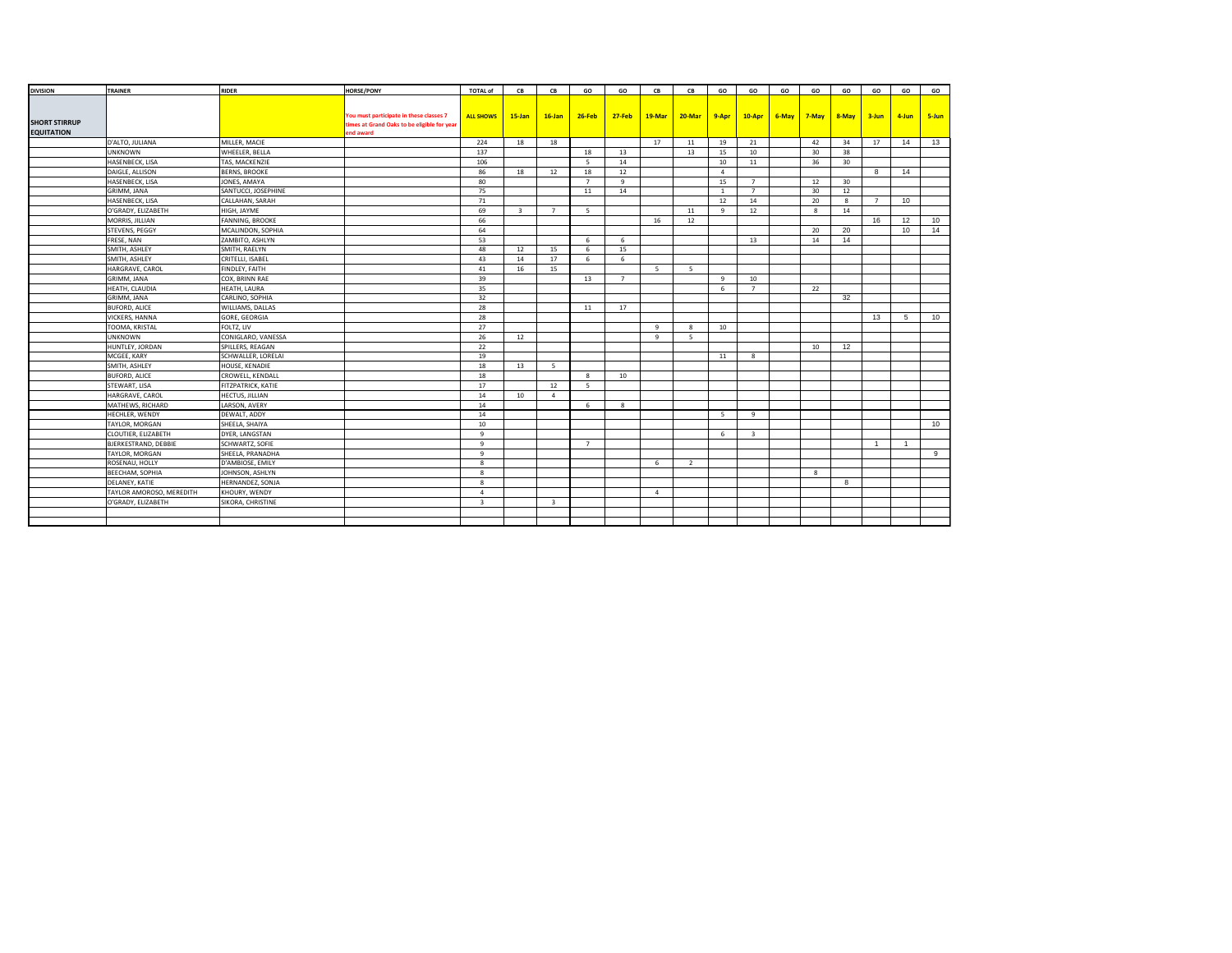| <b>DIVISION</b>                          | TRAINER            | <b>RIDER</b>                                                      | <b>HORSE/PONY</b>                                                                                   | <b>TOTAL of</b>  | CB         | CB        | GO       | GO       | CB     | <b>CB</b> | GO    | GO             | GO    | GO        | GO    | GO        | GO    | GO    |
|------------------------------------------|--------------------|-------------------------------------------------------------------|-----------------------------------------------------------------------------------------------------|------------------|------------|-----------|----------|----------|--------|-----------|-------|----------------|-------|-----------|-------|-----------|-------|-------|
| <b>LONG STIRRUP</b>                      |                    | Points to follow horse, and award based upon<br>norse/pony ridden | You must participate in these classes 7<br>times at Grand Oaks to be eligible for year<br>end award | <b>ALL SHOWS</b> | $15 - Jan$ | $16$ -Jan | $26-Feb$ | $27-Feb$ | 19-Mar | $20-Mar$  | 9-Apr | $10-Apr$       | 6-May | $7 - May$ | 8-May | $3 - Jun$ | 4-Jun | 5-Jun |
|                                          | HEATH, CLAUDIA     | <b>GRANT, AVA</b>                                                 | CASSANDRA Z                                                                                         | 108              |            |           |          |          |        |           | 21    | 17             |       | 32        | 38    |           |       |       |
|                                          | STEVENS, PEGGY     | FITZMORRIS, DAWN                                                  | MIDLIFE                                                                                             | 50               |            |           | 21       | 21       |        |           |       | 8              |       |           |       |           |       |       |
|                                          | ROSENAU, HOLLY     | HARRY, AUBREY                                                     | <b>SNICKERS</b>                                                                                     | 50               |            |           |          |          |        |           |       |                |       | 24        | 26    |           |       |       |
|                                          | DAIGLE, ALLISON    | LAUGTUG, ANDREA                                                   | <b>LILY</b>                                                                                         | 44               |            |           |          |          |        |           |       |                |       | 12        | 32    |           |       |       |
|                                          | STEVENS, PEGGY     | KAPLAN, PAIGE                                                     | PERFECT PARTNER                                                                                     | 41               |            |           |          |          |        |           | 10    | 15             |       | 16        |       |           |       |       |
|                                          | HUNTLEY, JORDAN    | MILLER, ADDISON                                                   | GRAYSON                                                                                             | 36               |            |           |          |          |        |           |       |                |       | 18        | 18    |           |       |       |
|                                          | GRIMM, JANA        | CAMPBELL, MADILYN                                                 | <b>BETTICUS</b>                                                                                     | 28               |            |           |          |          |        |           |       |                |       | 28        |       |           |       |       |
|                                          | CONOVER, HOLLIE    | HENSLEY, KATA                                                     | SOUTHERN JYLL                                                                                       | 25               |            |           | 15       | 10       |        |           |       |                |       |           |       |           |       |       |
|                                          | ZORN, ALLIE        | JOHNSON, GEMMA                                                    | SPARKLES                                                                                            | 21               |            |           |          |          |        |           | 14    | $\overline{7}$ |       |           |       |           |       |       |
|                                          | ZORN, ALLIE        | SANDOW, PALIN                                                     | REUNITED                                                                                            | 19               |            |           |          |          |        |           | 8     | 11             |       |           |       |           |       |       |
|                                          | SHEHAN, CLAIRE     | YACOUB, LEILA                                                     | <b>RUETTIGER</b>                                                                                    | 17               |            |           |          |          |        |           | 10    | $\overline{7}$ |       |           |       |           |       |       |
|                                          | O'GRADY, ELIZABETH | CRANE, BRIE                                                       | SPY GAME                                                                                            | $\overline{1}$   |            |           |          |          |        |           |       | $\overline{1}$ |       |           |       |           |       |       |
|                                          |                    |                                                                   |                                                                                                     |                  |            |           |          |          |        |           |       |                |       |           |       |           |       |       |
|                                          |                    |                                                                   |                                                                                                     |                  |            |           |          |          |        |           |       |                |       |           |       |           |       |       |
| <b>DIVISION</b>                          | TRAINER            | <b>RIDER</b>                                                      | <b>HORSE/PONY</b>                                                                                   | <b>TOTAL of</b>  | CB         | CB        | GO       | GO       | CB     | CB        | GO    | GO             | GO    | GO        | GO    | GO        | GO    | GO    |
| <b>LONG STIRRUP</b><br><b>EQUITATION</b> |                    |                                                                   | You must participate in these classes 7<br>times at Grand Oaks to be eligible for year<br>end award | <b>ALL SHOWS</b> | $15$ -Jan  | $16$ -Jan | $26-Feb$ | $27-Feb$ | 19-Mar | 20-Mar    | 9-Apr | $10-Apr$       | 6-May | $7 -$ May | 8-May | $3 - Jun$ | 4-Jun | 5-Jun |
|                                          | HEATH, CLAUDIA     | <b>GRANT, AVA</b>                                                 |                                                                                                     | 122              |            |           |          |          |        |           |       |                |       |           |       |           |       |       |
|                                          | ROSENAU, HOLLY     |                                                                   |                                                                                                     |                  |            |           |          |          |        |           | 21    | 17             |       | 42        | 42    |           |       |       |
|                                          |                    | HARRY, AUBREY                                                     |                                                                                                     | 48               |            |           |          |          |        |           |       |                |       | 18        | 30    |           |       |       |
|                                          | STEVENS, PEGGY     | FITZMORRIS, DAWN                                                  |                                                                                                     | 43               |            |           | 21       | 15       |        |           |       | $\overline{7}$ |       |           |       |           |       |       |
|                                          | HUNTLEY, JORDAN    | MILLER, ADDISON                                                   |                                                                                                     | 40               |            |           |          |          |        |           |       |                |       | 18        | 22    |           |       |       |
|                                          | DELANEY, KATIE     | ROBBINS, SYDNIE                                                   |                                                                                                     | 37               |            |           | 15       | 16       |        |           | -5    | $\overline{1}$ |       |           |       |           |       |       |
|                                          | STEVENS, PEGGY     | KAPLAN, PAIGE                                                     |                                                                                                     | 35               |            |           |          |          |        |           | 6     | $\mathbf{q}$   |       | 20        |       |           |       |       |
|                                          | ZORN, ALLIE        | SANDOW, PALIN                                                     |                                                                                                     | 29               |            |           |          |          |        |           | 11    | 18             |       |           |       |           |       |       |
|                                          | CONOVER, HOLLIE    | HENSLEY, KATA                                                     |                                                                                                     | 25               |            |           | 8        | 17       |        |           |       |                |       |           |       |           |       |       |
|                                          | GRIMM, JANA        | CAMPBELL, MADILYN                                                 |                                                                                                     | 22               |            |           |          |          |        |           |       |                |       | 22        |       |           |       |       |
|                                          | ZORN, ALLIE        | JOHNSON, GEMMA                                                    |                                                                                                     | 21               |            |           |          |          |        |           | 9     | 12             |       |           |       |           |       |       |
|                                          | SHEHAN, CLAIRE     | YACOUB, LEILA                                                     |                                                                                                     | 14               |            |           |          |          |        |           | 12    | 2              |       |           |       |           |       |       |
|                                          | DAIGLE, ALLISON    | LAUGTUG, ANDREA                                                   |                                                                                                     | 14               |            |           |          |          |        |           |       |                |       | 6         | 8     |           |       |       |
|                                          |                    |                                                                   |                                                                                                     |                  |            |           |          |          |        |           |       |                |       |           |       |           |       |       |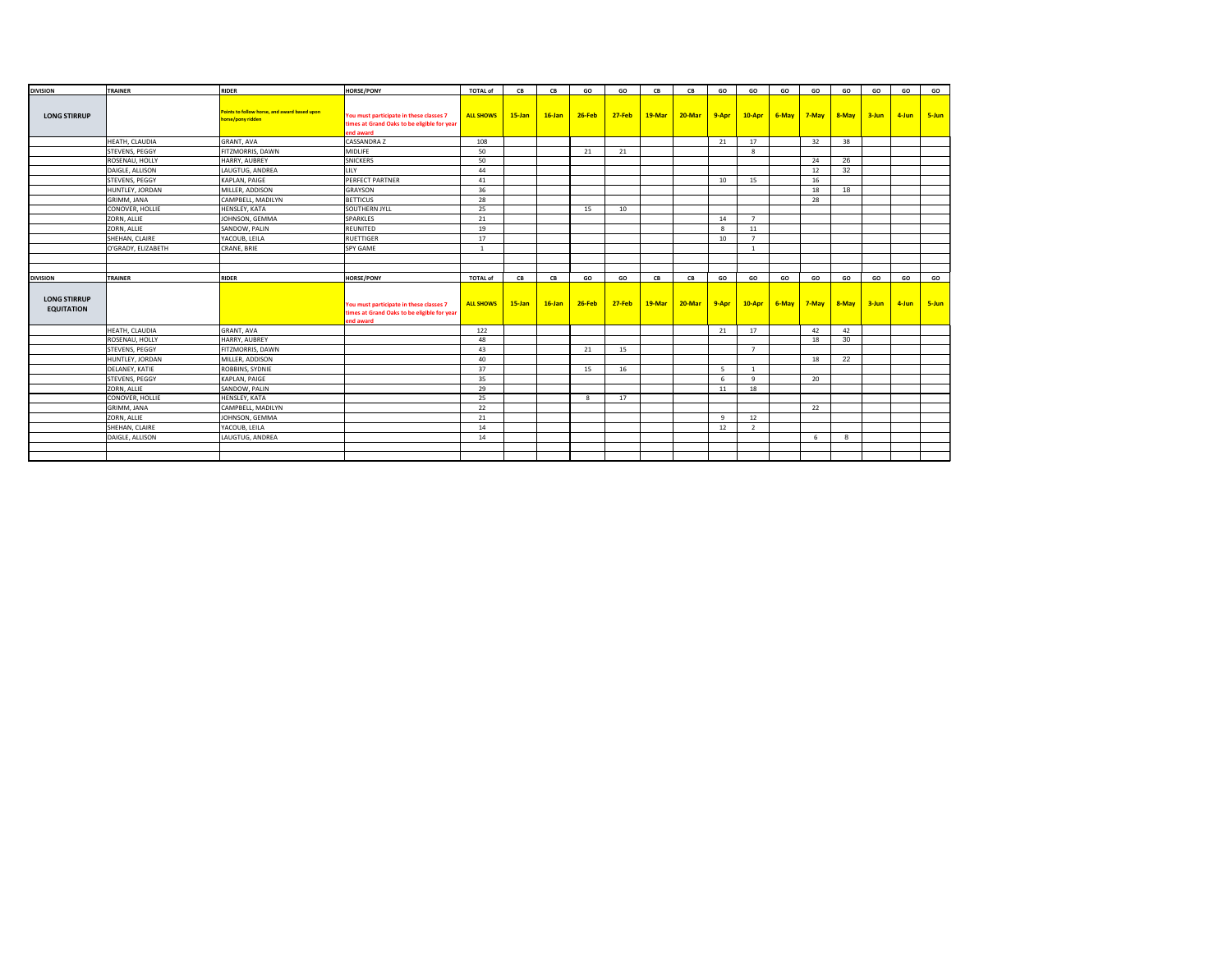| <b>DIVISION</b>             | TRAINER                | <b>RIDER</b>                                                    | <b>HORSE/PONY</b>                           | <b>TOTAL of</b>         | ${\sf CB}$ | ${\sf CB}$ | GO                      | GO             | ${\sf CB}$ | ${\sf CB}$ | GO               | GO             | GO    | GO             | GO    | GO    | GO    | GO    |
|-----------------------------|------------------------|-----------------------------------------------------------------|---------------------------------------------|-------------------------|------------|------------|-------------------------|----------------|------------|------------|------------------|----------------|-------|----------------|-------|-------|-------|-------|
|                             |                        |                                                                 |                                             |                         |            |            |                         |                |            |            |                  |                |       |                |       |       |       |       |
|                             |                        |                                                                 |                                             |                         |            |            |                         |                |            |            |                  |                |       |                |       |       |       |       |
|                             |                        | oints to follow horse, and award based upon<br>orse/pony ridden | You must participate in these classes 7     | <b>ALL SHOWS</b>        | $15$ -Jan  | $16$ -Jan  | 26-Feb                  | $27 - Feb$     | 19-Mar     | 20-Mar     | 9-Apr            | 10-Apr         | 6-May | 7-May          | 8-May | 3-Jun | 4-Jun | 5-Jun |
| <b>INTERMEDIATE RIDER -</b> |                        |                                                                 | times at Grand Oaks to be eligible for year |                         |            |            |                         |                |            |            |                  |                |       |                |       |       |       |       |
| <b>HUNTER</b>               |                        |                                                                 | end award                                   |                         |            |            |                         |                |            |            |                  |                |       |                |       |       |       |       |
|                             | STEVENS, PEGGY         | HILMER, CHRISTY                                                 | MAESTRO                                     | 116                     |            |            |                         |                |            |            |                  |                |       | 36             | 42    |       | 19    | 19    |
|                             | TOOMA, KRISTAL         | ANDERSON, ABIGAIL/HAND, EMMA                                    | LOW KEY                                     | 89                      | $16\,$     | 15         |                         |                | 17         | 15         | $\bf{8}$         | 18             |       |                |       |       |       |       |
|                             | RUKIN, ELLA            | ROSSI, ISABELLA                                                 | WYNFIELD POCAHONTAS                         | 76                      | 19         | 21         |                         |                |            |            |                  |                |       | 20             | 16    |       |       |       |
|                             | STEVENS, PEGGY         | HAYES, TAYLOR                                                   | <b>AVANT GARDE</b>                          | 56                      |            |            | 12                      | 6              |            |            | $1\,$            | $\overline{7}$ |       |                |       |       | 17    | 13    |
|                             | NEAVE, AMANDA          | ALLEN, MEGAN                                                    | <b>OBVIOUS CASH</b>                         | 53                      |            |            | $\overline{4}$          | $\overline{7}$ |            |            | $\boldsymbol{8}$ | 10             |       | 8              | 16    |       |       |       |
|                             | ROSENAU, HOLLY         | HOLT, ELLA                                                      | ELLUMINATE                                  | 43                      |            |            |                         |                | 14         | 15         |                  |                |       |                | 14    |       |       |       |
|                             | BJERKESTRAND, DEBBIE   | BENNETT, ALLIE                                                  | <b>BLUE WALTZ</b>                           | 37                      |            |            | 13                      |                |            |            | 13               | $11\,$         |       |                |       |       |       |       |
|                             |                        |                                                                 |                                             |                         |            |            |                         |                |            |            |                  |                |       |                |       |       |       |       |
|                             | GRIMM, JANA            | COX, BRINN RAE                                                  | SPOT ON HENRY                               | 36                      |            |            |                         |                |            |            |                  |                |       | 20             | 16    |       |       |       |
|                             | <b>UNKNOWN</b>         | MOLANDER, ALMA                                                  | THE VANILLA BEAN                            | 34                      |            |            | $\overline{4}$          |                |            |            |                  |                |       | 30             |       |       |       |       |
|                             | <b>BUFORD, ALICE</b>   | CROWELL, KENDALL                                                | QUESTIONABLE ENCOUNTER                      | 32                      |            |            |                         |                |            |            | 15               | 17             |       |                |       |       |       |       |
|                             | BEECHAM, SOPHIA        | JOHNSON, MURPHY                                                 | WISH LIST                                   | 31                      | 11         |            | $\overline{\mathbf{3}}$ | 5              |            |            |                  |                |       | $\overline{4}$ | 8     |       |       |       |
|                             | BALLENTINE, DUE        | BALLENTINE, SUE                                                 | TWIZZLER                                    | 28                      |            |            |                         |                | 14         | 14         |                  |                |       |                |       |       |       |       |
|                             | ROSENAU, HOLLY         | HARRY, AUBREY                                                   | <b>BOTANICA</b>                             | 25                      |            |            |                         |                | 12         | 13         |                  |                |       |                |       |       |       |       |
|                             | SMITH, HEATHER         | LOWRY, MADDIE                                                   | <b>LLANOS</b>                               | 24                      |            |            | $\overline{7}$          | 17             |            |            |                  |                |       |                |       |       |       |       |
|                             | STEVENS, PEGGY         | BORTLES, FYNN                                                   | PERFECT PARTNER                             | 20                      |            |            |                         |                |            |            |                  |                |       | 10             | 10    |       |       |       |
|                             | GALLOWAY, MEGAN        | JOHNSON, AVA                                                    | MIDNIGHT STAR                               | 20                      |            |            |                         |                |            |            |                  |                |       |                |       |       | 10    | 10    |
|                             |                        |                                                                 |                                             |                         |            |            |                         |                |            |            |                  |                |       |                |       |       |       |       |
|                             | SMITH, ASHLEY          | DENNISON, DENISE                                                | HIGH DEFINITION                             | 19                      |            |            | 14                      | -5             |            |            |                  |                |       |                |       |       |       |       |
|                             | CONOVER, HOLLIE        | VAN PELT, DANIELLE                                              | WELLEXCUSEME                                | 19                      |            |            |                         | 19             |            |            |                  |                |       |                |       |       |       |       |
|                             | CONOVER, HOLLIE        | SANDERS, ALANA                                                  | <b>BIG ISLAND BOY</b>                       | 16                      |            |            | $\overline{9}$          | $\overline{7}$ |            |            |                  |                |       |                |       |       |       |       |
|                             | LACEVIC, ALEXA         | PRESS, BEVERLY                                                  | JAKE                                        | 16                      |            |            |                         |                |            |            | 16               |                |       |                |       |       |       |       |
|                             | TAYLOR, MORGAN         | PISCITELLI, ANNA                                                | SAZERAC                                     | 15                      |            |            |                         |                |            |            |                  |                |       |                |       |       |       | 15    |
|                             | DAROSA, ALICIA         | KENEMUTH, AVA                                                   | EXCLAIM                                     | 12                      |            |            |                         |                |            |            |                  |                |       | $\overline{2}$ | 10    |       |       |       |
|                             | MATHEWS, RICHARD       | LARSON, AVERY                                                   | JET STREAM                                  | $11\,$                  |            |            |                         |                |            |            |                  |                |       |                |       |       | 11    |       |
|                             |                        |                                                                 |                                             |                         |            |            |                         |                |            |            |                  |                |       |                |       |       | 6     |       |
|                             | ROSENAU, HOLLY         | HOLT, ELLA                                                      | ILLUMINATE                                  | 6                       |            |            |                         |                |            |            |                  |                |       |                |       |       |       |       |
|                             | DAIGLE, ALLISON        | CHENEA, CONNY                                                   | <b>ALOZZI</b>                               | -5                      | 5          |            |                         |                |            |            |                  |                |       |                |       |       |       |       |
|                             | TOOMA, KRISTAL         | STOEVER, MARLEY                                                 | REMINISCE                                   | $\overline{4}$          |            |            |                         |                |            |            | $\overline{4}$   |                |       |                |       |       |       |       |
|                             | DAROSA, ALICIA         | SEEVER, ASHLEY                                                  | ALL TUCKERED OUT                            | $\overline{2}$          |            |            |                         |                |            |            |                  |                |       | $\overline{2}$ |       |       |       |       |
|                             |                        |                                                                 |                                             |                         |            |            |                         |                |            |            |                  |                |       |                |       |       |       |       |
|                             |                        |                                                                 |                                             |                         |            |            |                         |                |            |            |                  |                |       |                |       |       |       |       |
|                             |                        |                                                                 |                                             |                         |            |            |                         |                |            |            |                  |                |       |                |       |       |       |       |
| <b>DIVISION</b>             | TRAINER                | <b>RIDER</b>                                                    | <b>HORSE/PONY</b>                           | <b>TOTAL of</b>         | CB         | CB         | GO                      | GO             | CB         | CB         | GO               | GO             | GO    | GO             | GO    | GO    | GO    | GO    |
|                             |                        |                                                                 |                                             |                         |            |            |                         |                |            |            |                  |                |       |                |       |       |       |       |
|                             |                        |                                                                 |                                             |                         |            |            |                         |                |            |            |                  |                |       |                |       |       |       |       |
|                             |                        |                                                                 | You must participate in these classes 7     | <b>ALL SHOWS</b>        | $15 - Jan$ | $16$ -Jan  | 26-Feb                  | $27 - Feb$     | 19-Mar     | 20-Mar     | 9-Apr            | 10-Apr         | 6-May | 7-May          | 8-May | 3-Jun | 4-Jun | 5-Jun |
| <b>INTERMEDIATE RIDER</b>   |                        |                                                                 | imes at Grand Oaks to be eligible for yea   |                         |            |            |                         |                |            |            |                  |                |       |                |       |       |       |       |
| <b>EQUITATION</b>           |                        |                                                                 | nd award                                    |                         |            |            |                         |                |            |            |                  |                |       |                |       |       |       |       |
|                             | TOOMA, KRISTAL         | ANDERSON, ABIGAIL                                               |                                             | 79                      | 17         | 19         |                         |                | 21         | $11\,$     |                  | $11\,$         |       |                |       |       |       |       |
|                             | STEVENS, PEGGY         | HILMER, CHRISTY                                                 |                                             | 78                      |            |            |                         |                |            |            |                  |                |       | 22             | 22    |       | 13    | 21    |
|                             | RUKIN, ELLA            | ROSSI, ISABELLA                                                 |                                             | 77                      | 18         | 17         |                         |                |            |            |                  |                |       | 22             | 20    |       |       |       |
|                             | STEVENS, PEGGY         | HAYES, TAYLOR                                                   |                                             | 75                      |            |            | 12                      | 12             |            |            | 5                | 10             |       |                |       |       | 21    | 15    |
|                             | BJERKESTRAND, DEBBIE   | BENNETT, ALLIE                                                  |                                             | 58                      |            |            | 6                       | 19             |            |            | 17               | 16             |       |                |       |       |       |       |
|                             |                        |                                                                 |                                             | 56                      |            |            |                         |                | 11         | 15         |                  |                |       | $\overline{2}$ | 16    |       | 12    |       |
|                             | ROSENAU, HOLLY         | HOLT, ELLA                                                      |                                             |                         |            |            |                         |                |            |            |                  |                |       | 10             |       |       |       |       |
|                             | DAROSA, ALICIA         | KENEMUTH, AVA<br>BORTLES, FYNN                                  |                                             | 48<br>40                |            |            |                         |                |            |            |                  |                |       | 24             | 38    |       |       |       |
|                             | STEVENS, PEGGY         |                                                                 |                                             |                         |            |            |                         |                |            |            |                  |                |       | 22             | 16    |       |       |       |
|                             | <b>UNKNOWN</b>         | MOLANDER, ALMA                                                  |                                             | 36                      |            |            | 14                      |                |            |            |                  |                |       |                |       |       |       |       |
|                             | ROSENAU, HOLLY         | HARRY, AUBREY                                                   |                                             | 32                      |            |            |                         |                | 14         | 18         |                  |                |       |                |       |       |       |       |
|                             | GRIMM, JANA            | COX. BRINN RAE                                                  |                                             | 32                      |            |            |                         |                |            |            |                  |                |       | 24             | 8     |       |       |       |
|                             | <b>BUFORD, ALICE</b>   | CROWELL, KENDALL                                                |                                             | 28                      |            |            |                         |                |            |            | 16               | 12             |       |                |       |       |       |       |
|                             | TOOMA, KRISTAL         | STOEVER, MARLEY                                                 |                                             | 28                      |            |            |                         |                |            |            | $14\,$           | 14             |       |                |       |       |       |       |
|                             | GALLOWAY, MEGAN        | JOHNSON, AVA                                                    |                                             | 22                      |            |            |                         |                |            |            |                  |                |       |                |       |       | 11    | 11    |
|                             | BEECHAM, SOPHIA        | JOHNSON, MURPHY                                                 |                                             | 21                      | 11         |            | $\overline{a}$          | 6              |            |            |                  |                |       |                |       |       |       |       |
|                             | DAROSA, ALICIA         | SEEVER, ASHLEY                                                  |                                             | 18                      |            |            |                         |                |            |            |                  |                |       | 6              | 12    |       |       |       |
|                             | DELANEY, KATIE         | HERNANDEZ, BROOKLYN                                             |                                             | 17                      |            |            | 6                       | $11\,$         |            |            |                  |                |       |                |       |       |       |       |
|                             | <b>BALLENTINE, SUE</b> | BALLENTINE, SUE                                                 |                                             | 15                      |            |            |                         |                | 5          | 10         |                  |                |       |                |       |       |       |       |
|                             | SMITH, HEATHER         | LOWRY, MADDIE                                                   |                                             | 14                      |            |            | $\overline{7}$          | $\overline{7}$ |            |            |                  |                |       |                |       |       |       |       |
|                             | SMITH, ASHLEY          | DENNISON, DENISE                                                |                                             | 14                      |            |            | $\overline{7}$          | $\overline{7}$ |            |            |                  |                |       |                |       |       |       |       |
|                             | CONOVER, HOLLIE        | VAN PELT, DANIELLE                                              |                                             | 10                      |            |            | 10                      |                |            |            |                  |                |       |                |       |       |       |       |
|                             | TAYLOR, MORGAN         | PISCITELLI, ANNA                                                |                                             | $10\,$                  |            |            |                         |                |            |            |                  |                |       |                |       |       |       | 10    |
|                             | LACEVIC, ALEXA         | PRESS, BEVERLY                                                  |                                             | 9                       |            |            |                         |                |            |            | 9                |                |       |                |       |       |       |       |
|                             | DAIGLE, ALLISON        | CHENEA, CONNY                                                   |                                             | 5                       | 5          |            |                         |                |            |            |                  |                |       |                |       |       |       |       |
|                             | TOOMA, KRISTAL         | HAND, EMMA                                                      |                                             | $\overline{\mathbf{3}}$ |            |            |                         |                |            |            | 3                |                |       |                |       |       |       |       |
|                             |                        |                                                                 |                                             |                         |            |            |                         |                |            |            |                  |                |       |                |       |       |       |       |
|                             |                        |                                                                 |                                             |                         |            |            |                         |                |            |            |                  |                |       |                |       |       |       |       |
|                             |                        |                                                                 |                                             |                         |            |            |                         |                |            |            |                  |                |       |                |       |       |       |       |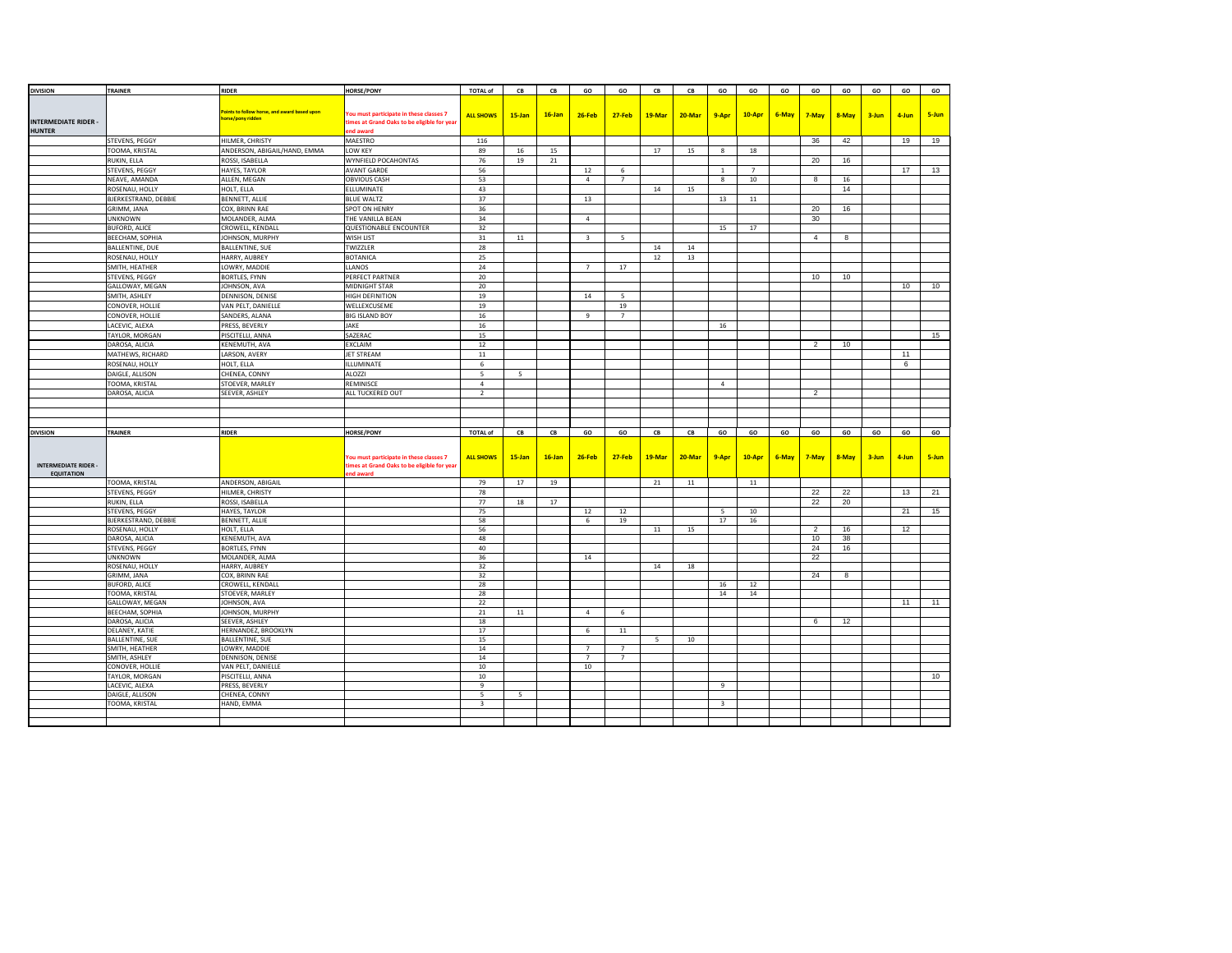| <b>DIVISION</b>      | TRAINER                 | <b>RIDER</b>                                           | <b>HORSE/PONY</b>                           | <b>TOTAL of</b>  | CB                       | CB             | GO             | GO                      | CB | CB                  | GO             | GO             | GO | GO                             | GO | GO | GO             | GO            |
|----------------------|-------------------------|--------------------------------------------------------|---------------------------------------------|------------------|--------------------------|----------------|----------------|-------------------------|----|---------------------|----------------|----------------|----|--------------------------------|----|----|----------------|---------------|
|                      |                         |                                                        |                                             |                  |                          |                |                |                         |    |                     |                |                |    |                                |    |    |                |               |
| PEA GREEN JUMPER (EQ |                         | Divisional Points and Year End Award based on rider    | You must participate in these classes 7     | <b>ALL SHOWS</b> | $15$ -Jan                | $16$ -Jan      | $26$ -Feb      | <b>27-Feb</b>           |    | 19-Mar 20-Mar 9-Apr |                |                |    | 10-Apr 6-May 7-May 8-May 3-Jun |    |    | 4-Jun          | $\vert$ 5-Jun |
| INCLUDED)            |                         | points at this fence height, not horse/pony. Rider may | times at Grand Oaks to be eligible for year |                  |                          |                |                |                         |    |                     |                |                |    |                                |    |    |                |               |
|                      |                         | ride different horses, points to follow rider          | end award                                   |                  |                          |                |                |                         |    |                     |                |                |    |                                |    |    |                |               |
|                      | YUDOW, CATHERINE        | YOUNG, MIAH                                            |                                             | 113              |                          | $\overline{7}$ |                |                         | 19 | 17                  |                |                |    | 6                              | 42 |    | 10             | 12            |
|                      | DELANEY, KATIE          | FAITH, AUTUMN                                          |                                             | 85               |                          |                | 14             | 19                      |    |                     |                |                |    | 38                             | 14 |    |                |               |
|                      | HASENBECK, LISA         | HARRISON, LINDSAY                                      |                                             | 72               |                          |                |                |                         |    |                     |                |                |    | 20                             | 28 |    | 14             | 10            |
|                      | CLOUTIER, ELIZABETH     | SCHAEFER, BETH                                         |                                             | 69               |                          |                |                |                         |    |                     | 21             | 19             |    | 8                              |    |    | 10             | 11            |
|                      | MYERS, KAITLYN          | STIMPSON, ALEXANDRA                                    |                                             | 45               | 11                       | <sup>2</sup>   | 15             | 17                      |    |                     |                |                |    |                                |    |    |                |               |
|                      | MYERS, KAITLYN          | MYERS, KAITLYN                                         |                                             | 45               |                          | 10             | ×              | 8                       | 9  | 10                  |                |                |    |                                |    |    |                |               |
|                      | ROSENAU, HOLLY          | SAYER, KINSLEY                                         |                                             | 44               |                          |                |                |                         |    |                     |                |                |    | 34                             | 10 |    |                |               |
|                      | ROSENAU, HOLLY          | FONTANA, KAT                                           |                                             | 38               |                          |                |                |                         |    |                     |                |                |    | 20                             | 18 |    |                |               |
|                      | PINCHEON, DIANE         | MILLHOUSE, PEYTON                                      |                                             | 36               | 15                       | 21             |                |                         |    |                     |                |                |    |                                |    |    |                |               |
|                      | YUDOW, CATHERINE        | LIPZIN, JULIANNA                                       |                                             | 36               | $\mathbf{3}$             | 6              |                |                         | 13 | 14                  |                |                |    |                                |    |    |                |               |
|                      | HASENBECK, LISA         | MCCLUNG, FALLON                                        |                                             | 28               |                          |                |                |                         |    |                     |                |                |    |                                |    |    | 13             | 15            |
|                      | STEWART, LISA           | WHELAN, KATY                                           |                                             | 26               |                          |                |                |                         |    |                     |                |                |    |                                |    |    | 13             | 13            |
|                      | CLOUTIER, ELIZABETH     | HANNA, EMILY                                           |                                             | 21               |                          |                |                |                         |    |                     | 10             | 11             |    |                                |    |    |                |               |
|                      | ROSENAU, HOLLY          | D'AMBIOSE, EMILY                                       |                                             | 18               |                          |                |                |                         |    |                     |                |                |    | 6                              | 12 |    |                |               |
|                      | KING, CATHERINE         | THIELST, MEGAN                                         |                                             | 17               |                          |                |                |                         |    |                     | $\overline{7}$ | 10             |    |                                |    |    |                |               |
|                      | BARSTOW, RACHELLE       | <b>BARSTOW, RACHELLE</b>                               |                                             | 14               |                          |                | 14             |                         |    |                     |                |                |    |                                |    |    |                |               |
|                      | BRYAN, YVONNE           | BRYAN, CLAUDETTE                                       |                                             | 14               |                          |                |                |                         | 6  | 8                   |                |                |    |                                |    |    |                |               |
|                      | YUDOW, CATHERINE        | KOSIER, JESSICA                                        |                                             | 13               | $\overline{\mathbf{3}}$  | 10             |                |                         |    |                     |                |                |    |                                |    |    |                |               |
|                      | THOMPSON, LEIGH ANN     | PARADY, MOLLY                                          |                                             | 12               | 12                       |                |                |                         |    |                     |                |                |    |                                |    |    |                |               |
|                      | SWAIN, KYLIE            | SWAIN, KYLIE                                           |                                             | 11               |                          |                |                |                         | 11 |                     |                |                |    |                                |    |    |                |               |
|                      | LILLIS, KENDYL          | LILLIS, KENDYL                                         |                                             | 11               |                          |                |                |                         |    |                     |                | 11             |    |                                |    |    |                |               |
|                      | COBB, MOLLY             | <b>BARR, REAGAN</b>                                    |                                             | 10               | 10                       |                |                |                         |    |                     |                |                |    |                                |    |    |                |               |
|                      | NEAVE, AMANDA           | RACZYNSKI, EMILIA                                      |                                             | 10               |                          |                | $\overline{z}$ | $\overline{\mathbf{3}}$ |    |                     |                |                |    |                                |    |    |                |               |
|                      | HECHLER, WENDY          | CHING, SOPHIA                                          |                                             | 10               |                          |                |                |                         |    |                     | 10             |                |    |                                |    |    |                |               |
|                      | MONTEVIDEO MAY, MELISSA | MAY, BIANCA                                            |                                             | 9                |                          | -9             |                |                         |    |                     |                |                |    |                                |    |    |                |               |
|                      | DIAZ DEARCE, GABBY      | PETERSEN, MILEY                                        |                                             | 8                |                          |                |                |                         |    |                     | 8              |                |    |                                |    |    |                |               |
|                      | ROSENAU, HOLLY          | DEMAREST, ELLA                                         |                                             | $\mathbf{g}$     |                          |                |                |                         |    |                     |                |                |    |                                | 8  |    |                |               |
|                      | COBB, MOLLY             | ATHEARN, LAUREN                                        |                                             | $\overline{7}$   | $\overline{7}$           |                |                |                         |    |                     |                |                |    |                                |    |    |                |               |
|                      | PHEASANT WALK FARM      | <b>GOLEBIOWSKI, KRISTIN</b>                            |                                             | 6                |                          |                |                |                         |    |                     |                | 6              |    |                                |    |    |                |               |
|                      | HAPEMAN, CLAUDIA        | HAPEMAN, CLAUDIA                                       |                                             | 5 <sup>2</sup>   | $\overline{\phantom{a}}$ |                |                |                         |    |                     |                |                |    |                                |    |    |                |               |
|                      | ROSENAU, HOLLY          | GHERGHEI, KAYLA                                        |                                             | 5 <sup>2</sup>   |                          |                |                |                         |    | - 5                 |                |                |    |                                |    |    |                |               |
|                      | JARNSTROM, JENNIE       | ZAKARI, MARIAM                                         |                                             | $\overline{4}$   |                          |                |                |                         |    |                     |                |                |    |                                |    |    | $\overline{4}$ |               |
|                      | CAIN, SADE              | <b>GRAHAM, CAROL</b>                                   |                                             | $\overline{3}$   |                          |                |                |                         |    |                     |                | $\overline{3}$ |    |                                |    |    |                |               |
|                      |                         |                                                        |                                             |                  |                          |                |                |                         |    |                     |                |                |    |                                |    |    |                |               |
|                      |                         |                                                        |                                             |                  |                          |                |                |                         |    |                     |                |                |    |                                |    |    |                |               |
|                      |                         |                                                        |                                             |                  |                          |                |                |                         |    |                     |                |                |    |                                |    |    |                |               |